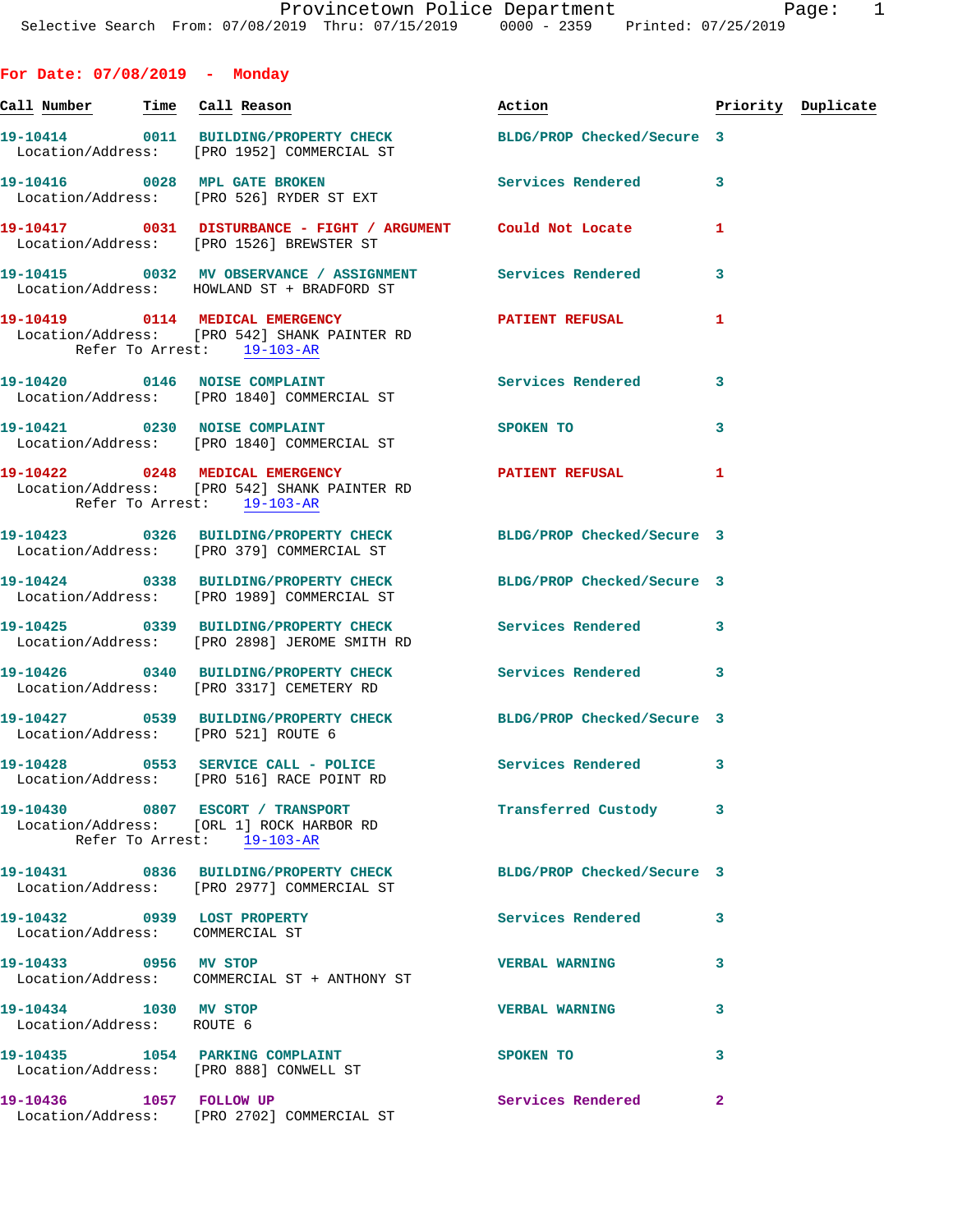|                             | Provincetown Police Department Page: 2<br>Selective Search From: 07/08/2019 Thru: 07/15/2019   0000 - 2359   Printed: 07/25/2019 |                                             |              |  |
|-----------------------------|----------------------------------------------------------------------------------------------------------------------------------|---------------------------------------------|--------------|--|
|                             | 19-10437 1114 PARKING COMPLAINT 600 GONE ON ARRIVAL 3<br>Location/Address: [PRO 787] CENTER ST                                   |                                             |              |  |
|                             | 19-10438 1145 911 - GENERAL No Action Required 1<br>Location/Address: [PRO 3670] SHANK PAINTER RD                                |                                             |              |  |
|                             | 19-10439 1154 FOLLOW UP<br>Location/Address: [PRO 106] COMMERCIAL ST                                                             | No Action Required                          | $\mathbf{2}$ |  |
|                             | 19-10440   1256   MEDICAL EMERGENCY   Transported to Hospital 1<br>Location/Address: [PRO 3293] COMMERCIAL ST                    |                                             |              |  |
|                             | 19-10441 1327 LARCENY / FORGERY / FRAUD SPOKEN TO<br>Location/Address: CONANT ST                                                 |                                             | $\mathbf{2}$ |  |
| Refer To Accident: 19-47-AC | 19-10442 1342 MV COLLISION<br>Location/Address: [PRO 1196] BRADFORD ACRES RD                                                     | Investigated                                | $\mathbf{1}$ |  |
|                             | 19-10443 1343 ANIMAL CALL<br>Location/Address: [PRO 106] COMMERCIAL ST                                                           | Services Rendered 2                         |              |  |
|                             | 19-10444 1416 MEDICAL EMERGENCY <b>A PATIENT REFUSAL</b><br>Location: [PRO 3431] LOPES SQUARE                                    |                                             | 1            |  |
|                             | 19-10446 1455 ASSIST CITIZEN<br>Location/Address: [PRO 395] COMMERCIAL ST                                                        | SPOKEN TO                                   | 3            |  |
|                             | 19-10447 1520 ASSIST CITIZEN<br>Location/Address: [PRO 542] SHANK PAINTER RD                                                     | SPOKEN TO                                   | 3            |  |
|                             | 19-10448 1533 MEDICAL EMERGENCY<br>Location/Address: [PRO 2207] SHANK PAINTER RD                                                 | Transported to Hospital 1                   |              |  |
|                             | 19-10449 1540 ALARM - FIRE<br>Location/Address: [PRO 1228] COMMERCIAL ST                                                         | False Alarm <b>Exercise Service Service</b> | 1            |  |
|                             | 19-10450 1550 LOST PROPERTY<br>Location/Address: [PRO 542] SHANK PAINTER RD                                                      | <b>Services Rendered</b>                    | 3            |  |
|                             | 19-10451 1557 LOST PROPERTY<br>Location/Address: [PRO 542] SHANK PAINTER RD                                                      | Services Rendered 3                         |              |  |
| Location/Address: COURT ST  | 19-10452 1601 LOST PROPERTY                                                                                                      | Services Rendered 3                         |              |  |
|                             | 19-10453 1631 LARCENY / FORGERY / FRAUD FOLLOW UP<br>Location/Address: [PRO 3094] COMMERCIAL ST                                  |                                             | $\mathbf{2}$ |  |
| 19-10457 1934 FOLLOW UP     | Location/Address: [PRO 3094] COMMERCIAL ST                                                                                       | FOLLOW UP                                   | $\mathbf{2}$ |  |
|                             | 19-10458 2006 LOST 9-11 BRACELET Services Rendered 3<br>Location/Address: [PRO 399] COMMERCIAL ST                                |                                             |              |  |
| 19-10459 2057 MV STOP       | Location/Address: [PRO 2513] ROUTE 6                                                                                             | <b>VERBAL WARNING</b>                       | 3            |  |
|                             | 19-10461 2124 BY-LAW VIOLATION<br>Location/Address: [PRO 175] COMMERCIAL ST                                                      | Services Rendered                           | $\mathbf{2}$ |  |
| 19-10462 2128 MV STOP       | Location/Address: [PRO 2513] ROUTE 6                                                                                             | <b>VERBAL WARNING</b>                       | 3            |  |
|                             | 19-10460 2131 MV OBSERVANCE / ASSIGNMENT Services Rendered 3<br>Location/Address: [PRO 3440] ROUTE 6                             |                                             |              |  |
| 19-10463 2139 MV DISABLED   | Location/Address: [PRO 2521] ROUTE 6                                                                                             | Unfounded                                   | $\mathbf{2}$ |  |
| 19-10464 2145 MV STOP       |                                                                                                                                  | <b>VERBAL WARNING</b>                       | 3            |  |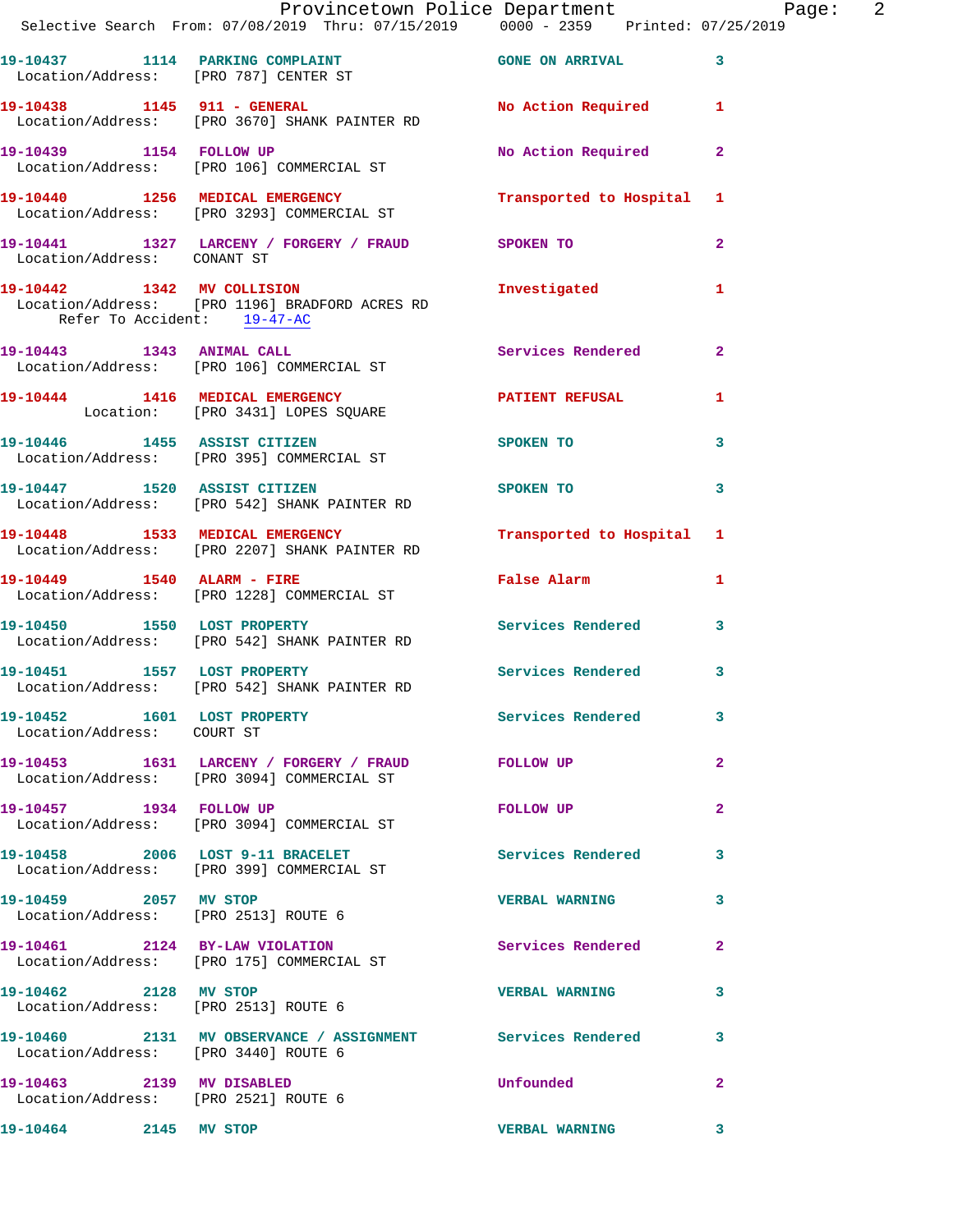|                                                               | Provincetown Police Department<br>Selective Search From: 07/08/2019 Thru: 07/15/2019   0000 - 2359   Printed: 07/25/2019 |                                             | Page: 3                 |
|---------------------------------------------------------------|--------------------------------------------------------------------------------------------------------------------------|---------------------------------------------|-------------------------|
| Location/Address: [PRO 2521] ROUTE 6                          |                                                                                                                          |                                             |                         |
| Location/Address: [PRO 521] ROUTE 6                           | 19-10465 2212 BUILDING/PROPERTY CHECK BLDG/PROP Checked/Secure 3                                                         |                                             |                         |
| Location/Address: [PRO 2479] ROUTE 6                          | 19-10466 2213 ANIMAL CALL                                                                                                | Referred to Other Agency 2                  |                         |
|                                                               | 19-10467 2251 MEDICAL EMERGENCY<br>Location/Address: [PRO 60] BRADFORD ST                                                | Transported to Hospital 1                   |                         |
|                                                               | 19-10468 2304 BUILDING/PROPERTY CHECK BLDG/PROP Checked/Secure 3<br>Location/Address: [PRO 3033] COMMERCIAL ST           |                                             |                         |
|                                                               | 19-10469 2323 PROPERTY DAMAGE<br>Location/Address: [PRO 60] BRADFORD ST                                                  | Services Rendered 3                         |                         |
|                                                               | 19-10470 2328 BUILDING/PROPERTY CHECK BLDG/PROP Checked/Secure 3<br>Location/Address: [PRO 1952] COMMERCIAL ST           |                                             |                         |
| 19-10471 2337 MV STOP<br>Location/Address: [PRO 2521] ROUTE 6 |                                                                                                                          | <b>VERBAL WARNING</b>                       | $\overline{\mathbf{3}}$ |
|                                                               | 19-10474 2342 BAR CHECK<br>Location/Address: [PRO 2750] COMMERCIAL ST                                                    | Services Rendered 3                         |                         |
| 19-10473 2343 LOST KEYS                                       | Location/Address: [PRO 542] SHANK PAINTER RD                                                                             | <b>Services Rendered</b>                    | 3                       |
| Location/Address: ROUTE 6                                     | 19-10472 2350 MV OBSERVANCE / ASSIGNMENT Services Rendered 3                                                             |                                             |                         |
| 19-10475 2350 MV STOP<br>Location/Address: [PRO 2521] ROUTE 6 |                                                                                                                          | <b>VERBAL WARNING</b>                       | 3                       |
| For Date: $07/09/2019$ - Tuesday                              |                                                                                                                          |                                             |                         |
|                                                               | 19-10476 0007 BUILDING/PROPERTY CHECK BLDG/PROP Checked/Secure 3<br>Location/Address: [PRO 440] HARRY KEMP WAY           |                                             |                         |
|                                                               | 19-10477 0018 MV OBSERVANCE / ASSIGNMENT Services Rendered 3<br>Location/Address: CONWELL ST + HARRY KEMP WAY            |                                             |                         |
| 19-10478 0023 MV STOP<br>Location/Address: [PRO 2513] ROUTE 6 |                                                                                                                          | <b>VERBAL WARNING</b>                       | 3                       |
| 19-10479 0033 MV COMPLAINT<br>Location/Address: STANDISH ST   |                                                                                                                          | Services Rendered 2                         |                         |
|                                                               | 19-10480 0051 BAR CHECK<br>Location/Address: [PRO 2737] COMMERCIAL ST                                                    | Services Rendered 3                         |                         |
|                                                               | 19-10481 0129 DISTURBANCE - FIGHT / ARGUMENT PATIENT REFUSAL<br>Location/Address: ALDEN ST + BRADFORD ST                 |                                             | $\mathbf{1}$            |
|                                                               | 19-10482 0459 ALARM - FIRE<br>Location/Address: [PRO 106] COMMERCIAL ST                                                  | False Alarm <b>Exercise Service Service</b> | 1                       |
| Location/Address: ROUTE 6                                     | 19-10483 6543 MV OBSERVANCE / ASSIGNMENT WERBAL WARNING                                                                  |                                             | $\mathbf{3}$            |
|                                                               | 19-10484  0544 SERVICE CALL - POLICE  Services Rendered  3<br>Location/Address: [PRO 516] RACE POINT RD                  |                                             |                         |
| 19-10485 0614 MV STOP                                         | Location/Address: [PRO 521] ROUTE 6                                                                                      | VERBAL WARNING 3                            |                         |
| Location/Address: [PRO 2513] ROUTE 6                          | 19-10487 0848 MV OBSERVANCE / ASSIGNMENT Services Rendered 3                                                             |                                             |                         |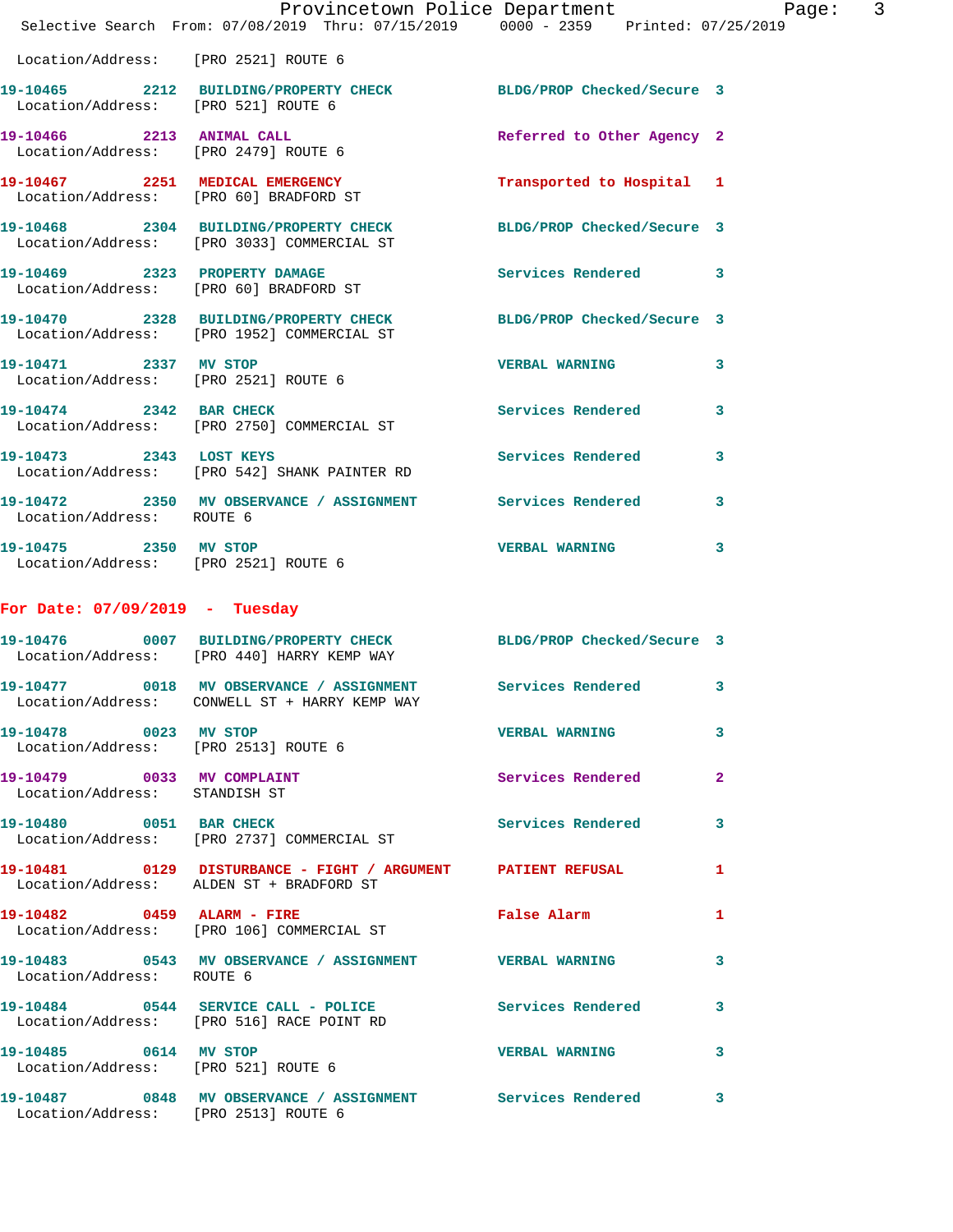**19-10489 0958 ALARM - GENERAL False Alarm 1**  Location/Address: [PRO 2989] COMMERCIAL ST

**19-10490 1022 LOST PROPERTY Services Rendered 3**  Location/Address: [PRO 3335] COMMERCIAL ST

**19-10494 1126 LOST PROPERTY Services Rendered 3** 

**19-10495 1128 ANIMAL CALL Services Rendered 2** 

Location/Address: [PRO 2123] COMMERCIAL ST

Location/Address: [PRO 3713] CARVER ST

Location/Address: [PRO 3440] ROUTE 6

Location/Address: [PRO 2499] RACE POINT RD

Location/Address: [PRO 3440] ROUTE 6

**19-10492 1112 SUSPICIOUS ACTIVITY No Action Required 2**  Location/Address: [PRO 3296] SHANK PAINTER RD

Location/Address: [PRO 3296] SHANK PAINTER RD

Location/Address: [PRO 106] COMMERCIAL ST

**19-10496 1220 MV COLLISION Services Rendered 1**  Location/Address: [PRO 3004] BRADFORD ST

**19-10498 1313 LOST PROPERTY Services Rendered 3**  Location/Address: SHANK PAINTER RD + ROUTE 6

**19-10499 1317 MEDICAL EMERGENCY Transported to Hospital 1**  Location/Address: [PRO 658] MOZART AVE

**19-10500 1405 DISTURBANCE - FIGHT / ARGUMENT SPOKEN TO 1** 

**19-10501 1420 ANIMAL CALL Could Not Locate 2**  Location/Address: [PRO 175] COMMERCIAL ST

**19-10502 1426 911 - GENERAL SPOKEN TO 1** 

19-10503 1527 PARK, WALK & TALK **Services Rendered** 3 Location: EAST ROAM

**19-10504 1557 MEDICAL EMERGENCY PATIENT REFUSAL 1**  Location/Address: [PRO 1892] SHANK PAINTER RD

**19-10505 1619 MV OBSERVANCE / ASSIGNMENT Services Rendered 3** 

**19-10506 1634 MV STOP VERBAL WARNING 3** 

**19-10507 1645 COMPLAINT - GENERAL SPOKEN TO 3**  Location/Address: [PRO 2539] RYDER ST EXT

19-10508 1703 FOLLOW UP **19-10508** Services Rendered 2 Location/Address: [PRO 542] SHANK PAINTER RD

**19-10509 1722 911 - GENERAL Services Rendered 1**  Location/Address: [PRO 1952] COMMERCIAL ST

**19-10511 1725 HAZARDS Services Rendered 2**  Location/Address: [PRO 1496] ALLERTON ST

**19-10510 1731 MV OBSERVANCE / ASSIGNMENT Services Rendered 3** 

**19-10513 1814 BUILDING/PROPERTY CHECK Services Rendered 3**  Location/Address: [PRO 3430] COMMERCIAL ST

**19-10514 1822 MEDICAL EMERGENCY Transported to Hospital 1**  Location/Address: [PRO 175] COMMERCIAL ST

**19-10515 1832 FIRE - OTHER Extinguished 1**  Location: [PRO 3431] LOPES SQUARE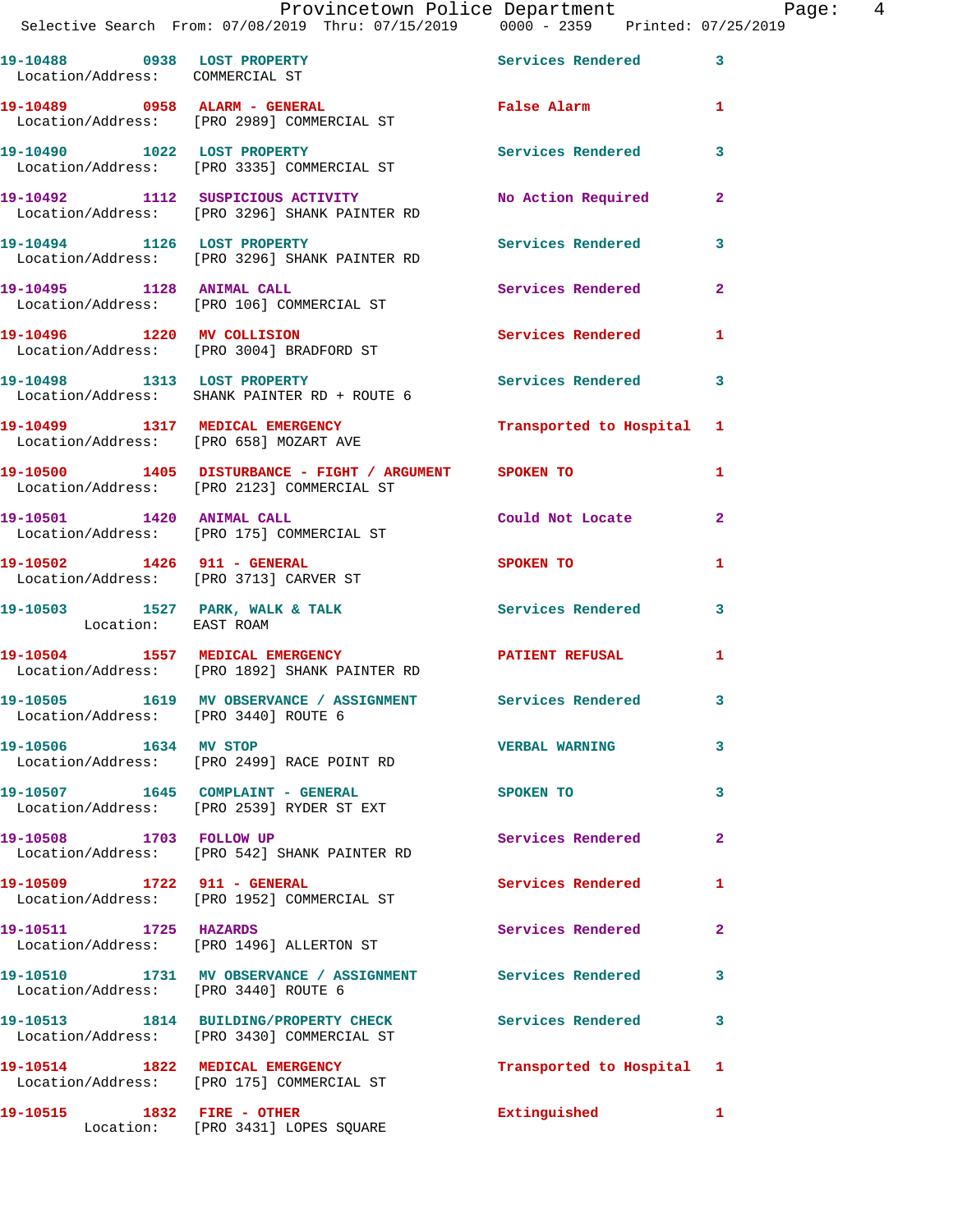| 19–10516 | 1853 | BIKE - ACCIDENT<br>Location/Address: [PRO 2577] BRADFORD ST      | <b>GONE ON ARRIVAL</b>     |   |
|----------|------|------------------------------------------------------------------|----------------------------|---|
| 19-10517 | 1858 | <b>ANIMAL CALL</b><br>Location/Address: [PRO 542] COMMERCIAL ST  | Referred to Other Agency 2 |   |
| 19-10525 | 1939 | <b>GENERAL INFO</b><br>Location/Address: [PRO 105] COMMERCIAL ST | Services Rendered          | 3 |

**19-10519 1952 MEDICAL EMERGENCY PATIENT REFUSAL 1**  Location/Address: [PRO 888] CONWELL ST **19-10521 2022 DISTURBANCE - FIGHT / ARGUMENT SPOKEN TO 1**  Location/Address: [PRO 1119] WAREHAM ST

19-10522 2044 PARK, WALK & TALK 3 Services Rendered 3 Location/Address: [PRO 105] COMMERCIAL ST **19-10523 2044 MV STOP VERBAL WARNING 3** 

Location/Address: [PRO 521] ROUTE 6

**19-10524 2051 DISTURBANCE - FIGHT / ARGUMENT Arrest(s) Made 1**  Location/Address: COMMERCIAL ST Refer To Arrest: 19-106-AR

- **19-10526 2100 ASSIST DEPARTMENT / MUTUAL AID Services Rendered 3**  Location/Address: [PRO 3293] COMMERCIAL ST
- **19-10527 2228 MEDICAL EMERGENCY Transported to Hospital 1**  Location/Address: [PRO 208] COMMERCIAL ST **19-10528 2328 BUILDING/PROPERTY CHECK BLDG/PROP Checked/Secure 3**
- Location/Address: [PRO 182] COMMERCIAL ST **19-10529 2333 MEDICAL EMERGENCY Transported to Hospital 1**  Location/Address: [PRO 3973] BRADFORD ST

## **For Date: 07/10/2019 - Wednesday**

|                               | Location/Address: [PRO 484] MASONIC PL<br>Refer To Arrest: 19-107-AR | Arrest(s) Made    | $\overline{2}$ |   |
|-------------------------------|----------------------------------------------------------------------|-------------------|----------------|---|
| Location/Address: STANDISH ST | 19-10532 0115 MEDICAL EMERGENCY<br>Refer To Arrest: 19-109-AR        | Arrest(s) Made    |                |   |
| 19-10533 0201 911 - GENERAL   | Location/Address: [PRO 3007] HARRY KEMP WAY                          | Could Not Locate  |                |   |
| Location/Address: ROUTE 6     |                                                                      | Services Rendered | 3              |   |
|                               | Location/Address: [PRO 516] RACE POINT RD                            | Services Rendered | 3              |   |
|                               | Location/Address: [PRO 3137] RACE POINT RD                           | <b>SPOKEN TO</b>  | 3              | 1 |

## **19-10539 0805 VANDALISM Referred to Other Agency 3**  Location/Address: [PRO 3210] LONG POINT LIGHTHOUS ST **19-10541 0820 ASSIST DEPARTMENT / MUTUAL AID Services Rendered 3**

Location/Address: ROUTE 6

**19-10542 0828 ESCORT / TRANSPORT Transferred Custody 3**  Location/Address: [ORL 1] ROCK HARBOR RD Refer To Arrest: 19-106-AR Refer To Arrest: 19-109-AR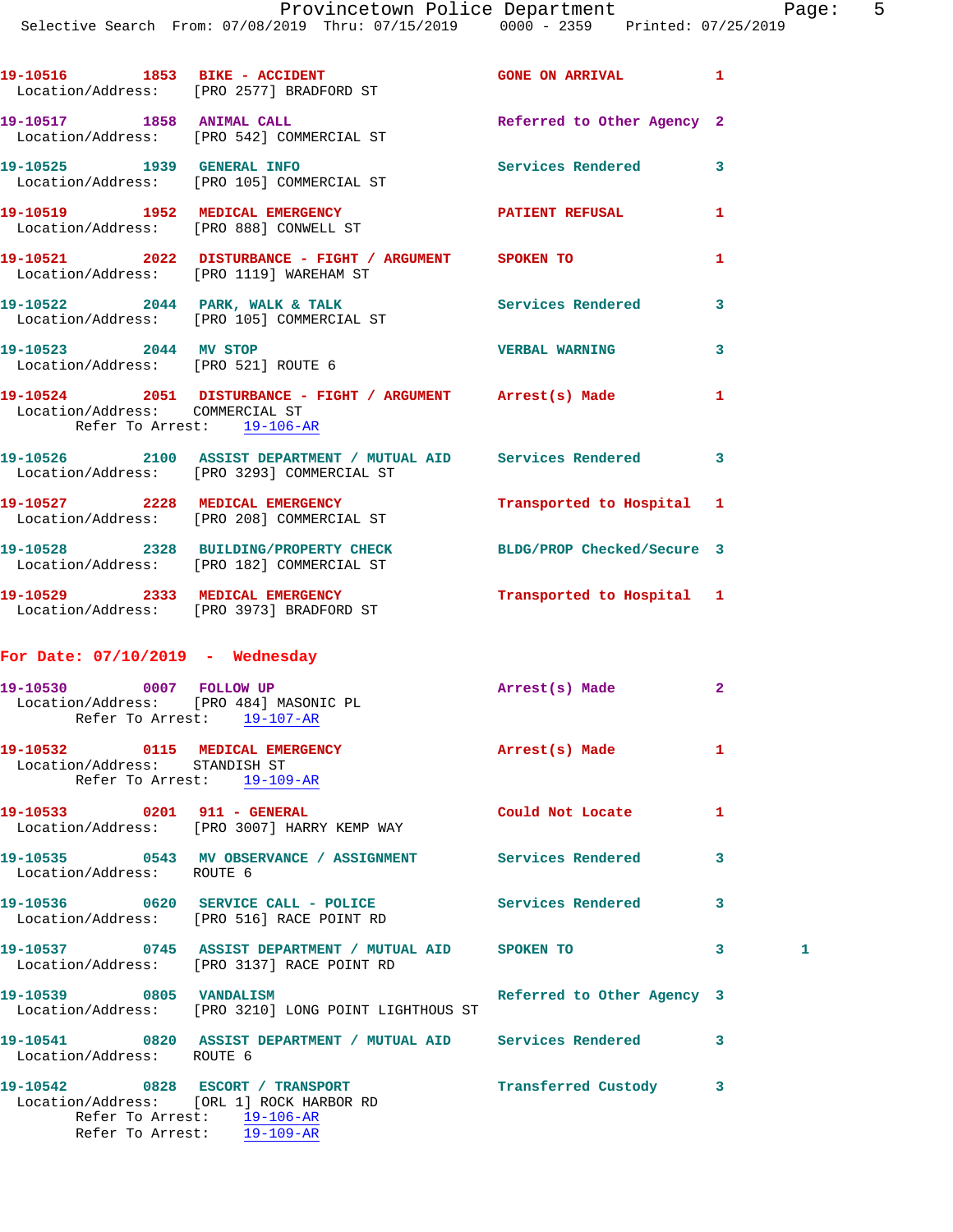| 19-10543 0832 ANIMAL CALL                                      | Location/Address: [PRO 3296] SHANK PAINTER RD                                                              | Services Rendered 2       |                         |
|----------------------------------------------------------------|------------------------------------------------------------------------------------------------------------|---------------------------|-------------------------|
| 19-10544 1002 ALARM - GENERAL                                  | Location/Address: [PRO 1778] SHANK PAINTER RD                                                              | False Alarm 1             |                         |
|                                                                | 19-10545 1013 LOST PROPERTY<br>  Location/Address: [PRO 269] COMMERCIAL ST                                 | Services Rendered         | $\overline{\mathbf{3}}$ |
| 19-10547 1019 ANIMAL CALL                                      | Location/Address: [PRO 105] COMMERCIAL ST                                                                  | SPOKEN TO                 | $\overline{2}$          |
| 19-10548 1041 HAZARDS<br>Location: WATER TOWER                 |                                                                                                            | Removed Hazard            | $\overline{a}$          |
|                                                                | 19-10550 1106 MEDICAL EMERGENCY<br>Location/Address: [PRO 440] HARRY KEMP WAY                              | Transported to Hospital 1 |                         |
| 19-10553 1113 911 - GENERAL                                    | Location/Address: [PRO 3349] HARRY KEMP WAY                                                                | <b>SPOKEN TO</b>          | 1                       |
| Refer To Accident: 19-48-AC                                    | 19-10551 1125 MV COLLISION<br>Location/Address: [PRO 3912] SHANK PAINTER RD                                | Could Not Locate 1        |                         |
| 19-10552 1139 HAZARDS                                          | Location/Address: STANDISH ST + BRADFORD ST                                                                | Could Not Locate          | $\mathbf{2}$            |
| 19-10554 1155 SHOPLIFTING                                      | Location/Address: [PRO 2885] COMMERCIAL ST                                                                 | SPOKEN TO                 | 3                       |
|                                                                | 19-10555 1200 HARASSMENT / THREATS<br>Location/Address: [PRO 3448] BRADFORD ST                             | SPOKEN TO                 | $\overline{a}$          |
|                                                                | 19-10556 1202 ANIMAL CALL<br>Location/Address: [PRO 537] SHANK PAINTER RD                                  | Services Rendered         | $\overline{a}$          |
| 19-10557 1221 GENERAL INFO<br>Location/Address: ROUTE 6        |                                                                                                            | Services Rendered         | 3                       |
|                                                                | 19-10558 1312 BY-LAW VIOLATION<br>Location/Address: [PRO 3448] BRADFORD ST                                 | SPOKEN TO                 | $\overline{a}$          |
|                                                                | 19-10559 1315 LOST PROPERTY<br>Location/Address: [PRO 3259] MACMILLAN WHARF                                | Services Rendered 3       |                         |
|                                                                | 19-10560 1317 LOST PROPERTY<br>Location/Address: [PRO 204] COMMERCIAL ST                                   | <b>Services Rendered</b>  | 3                       |
|                                                                | 19-10561 1342 ESCORT / TRANSPORT<br>Location/Address: [ORL 1] ROCK HARBOR RD<br>Refer To Arrest: 19-110-AR | <b>Services Rendered</b>  | 3                       |
| 19-10563 1402 ANIMAL CALL<br>Location/Address: JEROME SMITH RD |                                                                                                            | Services Rendered         | $\mathbf{2}$            |
|                                                                | 19-10564 1429 LARCENY / FORGERY / FRAUD<br>Location/Address: [PRO 597] COMMERCIAL ST                       | <b>SPOKEN TO</b>          | $\mathbf{2}$            |
| 19-10565 1509 FOLLOW UP                                        | Location/Address: [PRO 542] SHANK PAINTER RD                                                               | Services Rendered         | $\overline{a}$          |
| Location/Address: ROUTE 6 + SNAIL RD                           | 19-10566 1626 MV OBSERVANCE / ASSIGNMENT Services Rendered                                                 |                           | 3                       |
| 19-10567 1651 MV STOP<br>Location/Address: [PRO 521] ROUTE 6   |                                                                                                            | <b>VERBAL WARNING</b>     | 3                       |
|                                                                | 19-10568 1715 BUILDING/PROPERTY CHECK<br>Location/Address: [PRO 2499] RACE POINT RD                        | Services Rendered         | 3                       |
|                                                                |                                                                                                            |                           |                         |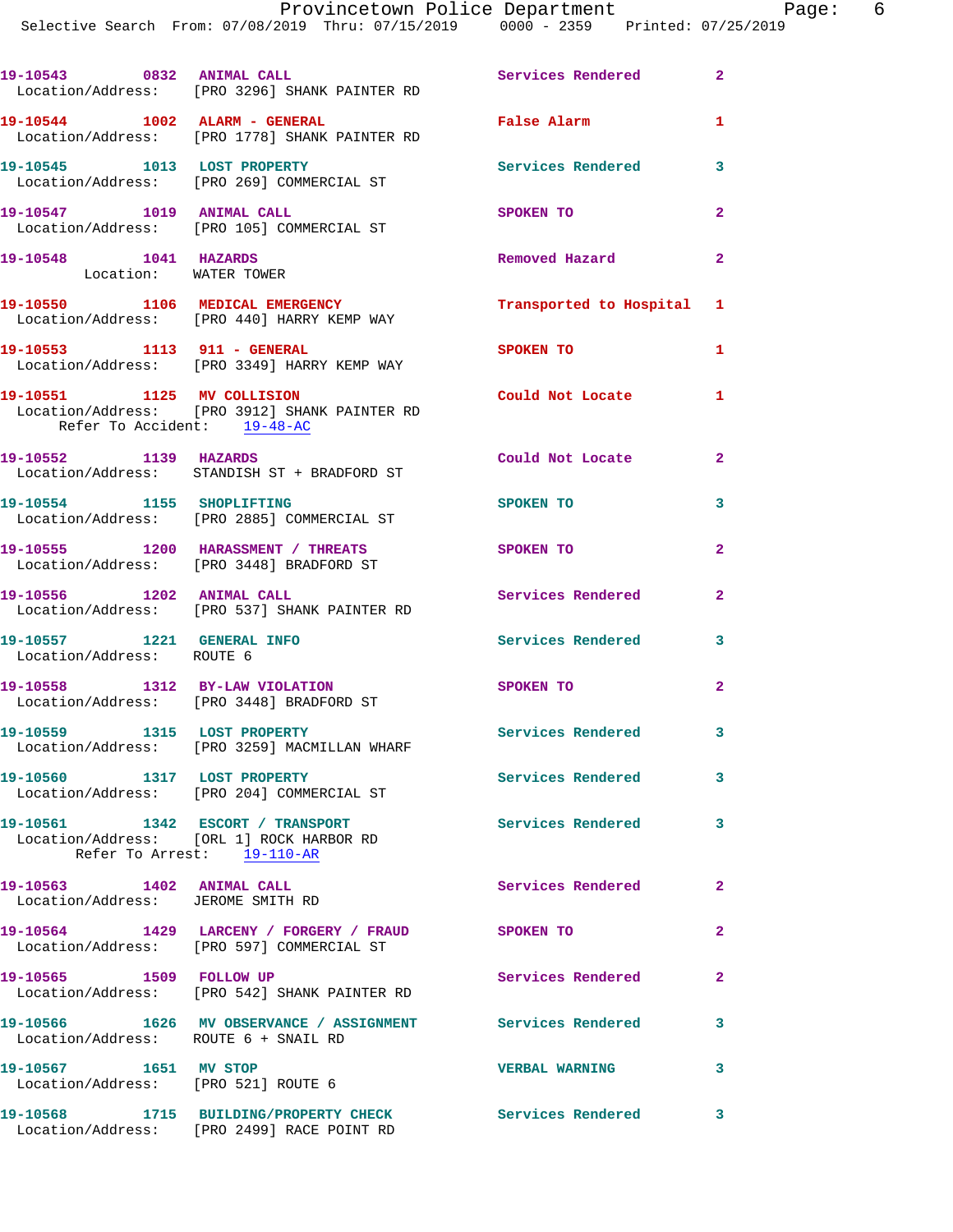| Printed: 07/25/2019<br>ch From: 07/08/2019 Thru: 07/15/2019<br>0000 - 2359 |  |  | Provincetown Police Department |  |  |
|----------------------------------------------------------------------------|--|--|--------------------------------|--|--|
|                                                                            |  |  |                                |  |  |

| Location/Address: CREEK HILL RD                                         | 19-10569 1744 BUILDING/PROPERTY CHECK Services Rendered 3                              |                            |                |
|-------------------------------------------------------------------------|----------------------------------------------------------------------------------------|----------------------------|----------------|
|                                                                         | 19-10571 1851 SERVICE CALL - POLICE<br>Location/Address: [PRO 2343] BREWSTER ST        | Services Rendered          | 3              |
| 19-10572 1908 LOST PROPERTY                                             | Location/Address: [PRO 2860] COMMERCIAL ST                                             | Services Rendered          | 3              |
|                                                                         | 19-10573 1910 SERVICE CALL - POLICE<br>Location/Address: [PRO 221] COMMERCIAL ST       | <b>Services Rendered</b>   | 3              |
|                                                                         | 19-10575 1946 BUILDING/PROPERTY CHECK<br>Location/Address: [PRO 2490] PROVINCELANDS RD | <b>Services Rendered</b>   | 3              |
|                                                                         | 19-10576 2011 LARCENY / FORGERY / FRAUD<br>Location/Address: [PRO 399] COMMERCIAL ST   | Services Rendered          | $\overline{a}$ |
|                                                                         | 19-10577 2027 BUILDING/PROPERTY CHECK<br>Location/Address: [PRO 2483] COMMERCIAL ST    | <b>Services Rendered</b>   | 3              |
| 19-10578 2044 MV COMPLAINT                                              | Location/Address: [PRO 2927] COMMERCIAL ST                                             | SPOKEN TO                  | $\overline{2}$ |
| 19-10579 2059 MV STOP                                                   | Location/Address: [PRO 1265] COMMERCIAL ST                                             | <b>VERBAL WARNING</b>      | 3              |
| 19-10580 2133 MV STOP<br>Location/Address: CENTER ST                    |                                                                                        | <b>VERBAL WARNING</b>      | 3              |
| 19-10581 2140 MV COMPLAINT<br>Location/Address: ARCH ST                 |                                                                                        | SPOKEN TO                  | $\overline{2}$ |
| 19-10582 2150 MEDICAL EMERGENCY<br>Location/Address: [PRO 79] CARVER ST |                                                                                        | <b>PATIENT REFUSAL</b>     | 1              |
| 19-10583 2158 COMPLAINT - GENERAL                                       | Location/Address: [PRO 1196] BRADFORD ACRES RD                                         | Could Not Locate           | 3              |
|                                                                         | 19-10584 2328 BUILDING/PROPERTY CHECK<br>Location/Address: [PRO 1952] COMMERCIAL ST    | BLDG/PROP Checked/Secure 3 |                |
| 19-10585 2352 ANIMAL CALL<br>Location/Address: COMMERCIAL ST            |                                                                                        | Services Rendered 2        |                |
| For Date: $07/11/2019$ - Thursday                                       |                                                                                        |                            |                |
| 19-10586 0017 DISORDERLY                                                | Location/Address: [PRO 2273] WINTHROP ST                                               | <b>GONE ON ARRIVAL</b>     | $\blacksquare$ |

19-10587 0018 NOISE COMPLAINT SPOKEN TO 3 Location/Address: [PRO 196] COMMERCIAL ST **19-10588 0038 GENERAL INFO Services Rendered 3**  Location/Address: [PRO 165] COMMERCIAL ST 19-10589 **0103 MV OBSERVANCE / ASSIGNMENT** Services Rendered 3 Location/Address: [PRO 3231] BRADFORD ST 19-10590 0129 SUSPICIOUS ACTIVITY **Services Rendered** 2 Location/Address: [PRO 4025] BRADFORD ST **19-10591 0142 MV STOP Arrest(s) Made 3**  Location/Address: [PRO 37] BRADFORD ST Refer To Arrest: 19-111-AR 19-10592 0249 COMPLAINT - GENERAL **Services Rendered** 3 Location/Address: [PRO 3736] COMMERCIAL ST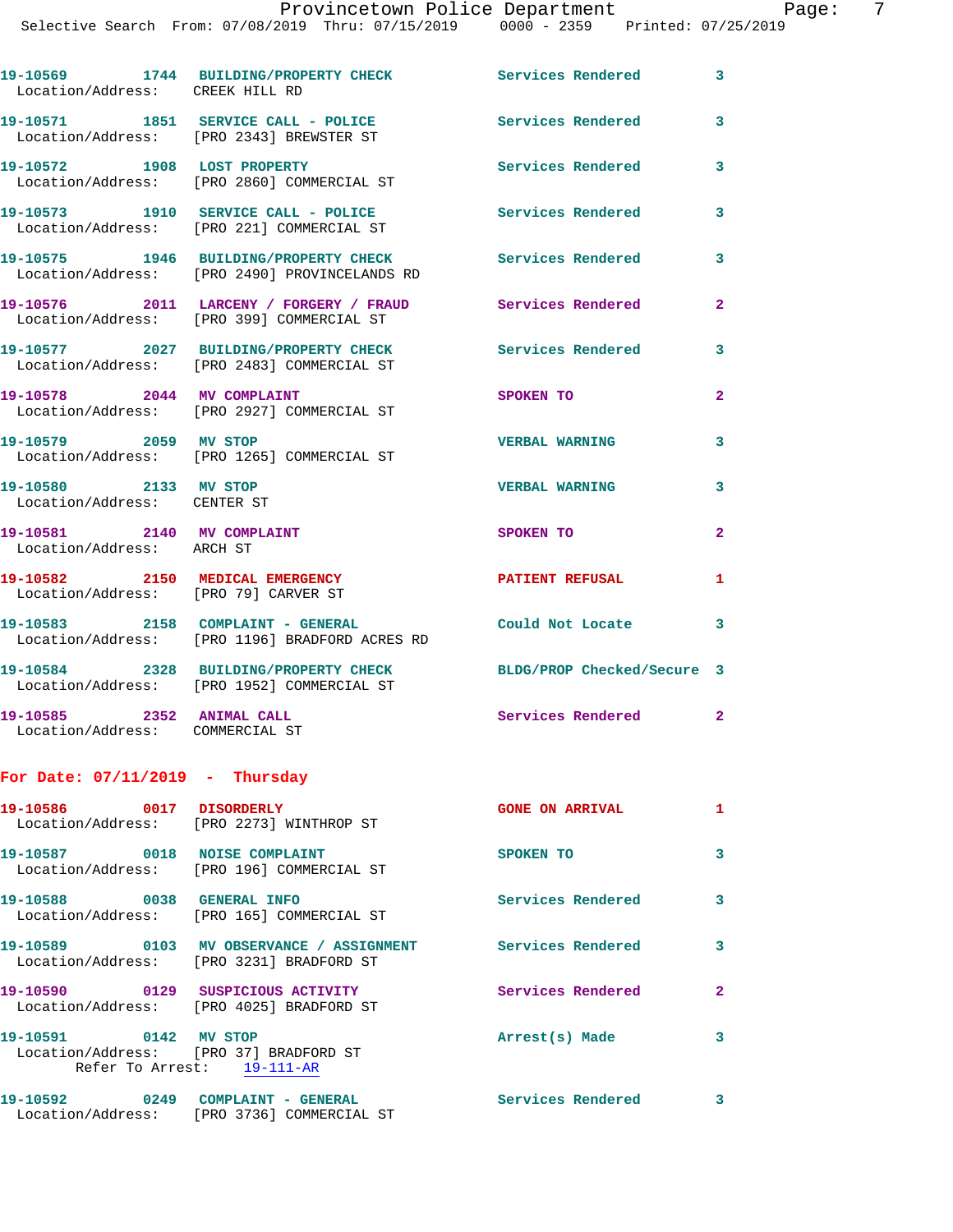|                             | Provincetown Police Department<br>Selective Search From: 07/08/2019 Thru: 07/15/2019   0000 - 2359   Printed: 07/25/2019 |                            |                |
|-----------------------------|--------------------------------------------------------------------------------------------------------------------------|----------------------------|----------------|
|                             | 19-10593 0258 MEDICAL EMERGENCY<br>Location/Address: [PRO 3736] COMMERCIAL ST                                            | Transported to Hospital 1  |                |
|                             | 19-10594 0655 FLIGHT COVERAGE<br>Location/Address: [PRO 516] RACE POINT RD                                               | Services Rendered 3        |                |
|                             | 19-10595 0726 PARK, WALK & TALK<br>Location/Address: [PRO 3712] RYDER ST EXT                                             | <b>Services Rendered</b>   | 3              |
|                             | 19-10596 0727 SUSPICIOUS ACTIVITY<br>Location/Address: [PRO 569] WINSLOW ST                                              | Services Rendered          | $\mathbf{2}$   |
|                             | 19-10597 0802 BUILDING/PROPERTY CHECK BLDG/PROP Checked/Secure 3<br>Location/Address: [PRO 3287] ROUTE 6                 |                            |                |
|                             | 19-10598 0803 ANIMAL CALL<br>Location/Address: [PRO 396] COMMERCIAL ST                                                   | Services Rendered          | $\mathbf{2}$   |
|                             | 19-10599 0812 MEDICAL EMERGENCY<br>Location/Address: [PRO 3296] SHANK PAINTER RD                                         | PATIENT REFUSAL            | 1              |
| 19-10601 0858 HAZARDS       | Location/Address: [PRO 2500] COMMERCIAL ST                                                                               | Services Rendered          | $\mathbf{2}$   |
|                             | 19-10600 0859 MV OBSERVANCE / ASSIGNMENT Services Rendered<br>Location/Address: ROUTE 6 + CONWELL ST                     |                            | 3              |
|                             | 19-10602 0913 BUILDING/PROPERTY CHECK<br>Location/Address: [PRO 3430] COMMERCIAL ST                                      | Services Rendered          | 3              |
|                             | 19-10603 0951 ASSIST CITIZEN<br>Location/Address: [PRO 3670] SHANK PAINTER RD                                            | <b>Services Rendered</b>   | 3              |
|                             | 19-10604 0956 TRAFFIC CONTROL<br>Location/Address: [PRO 2479] ROUTE 6                                                    | <b>Services Rendered</b>   | 3              |
| 19-10605 0959 FOLLOW UP     | Location/Address: [PRO 542] SHANK PAINTER RD                                                                             | FOLLOW UP                  | $\mathbf{2}$   |
|                             | 19-10606 1001 BIKE - GENERAL<br>Location/Address: [PRO 99] COMMERCIAL ST                                                 | <b>Services Rendered</b>   | $\mathbf{2}$   |
| 19-10607 1019 MV COMPLAINT  | Location/Address: PLEASANT ST + BRADFORD ST                                                                              | Services Rendered          |                |
| 19-10608 1026 MV DISABLED   | Location/Address: [PRO 1650] BRADFORD ST EXT                                                                             | Vehicle Towed              | $\overline{2}$ |
|                             | 19-10609 1049 SERVICE CALL - POLICE<br>Location/Address: [PRO 542] SHANK PAINTER RD                                      | <b>Services Rendered</b>   | 3              |
| 19-10610 1055 FOLLOW UP     | Location/Address: [PRO 3443] COMMERCIAL ST                                                                               | FOLLOW UP                  | $\mathbf{2}$   |
|                             | 19-10611 1057 MEDICAL EMERGENCY<br>Location/Address: [PRO 440] HARRY KEMP WAY                                            | Transported to Hospital 1  |                |
| 19-10612 1111 LOST IPOD     | Location/Address: [PRO 26] BRADFORD ST                                                                                   | Services Rendered          | 3              |
|                             | 19-10613 1127 BIKE - ACCIDENT<br>Location/Address: [PRO 2499] RACE POINT RD                                              | Transported to Hospital 1  |                |
|                             | 19-10615 1208 QUARANTINE NOTICE<br>Location/Address: [PRO 1511] BRADFORD ST                                              | Services Rendered          | $\mathbf{2}$   |
| 19-10616 1233 911 - GENERAL | Location/Address: [PRO 2977] COMMERCIAL ST                                                                               | Services Rendered 1        |                |
| 19-10617 1324 SUDDEN DEATH  |                                                                                                                          | Referred to Other Agency 1 |                |

Location/Address: [PRO 2186] BRADFORD ST

Page: 8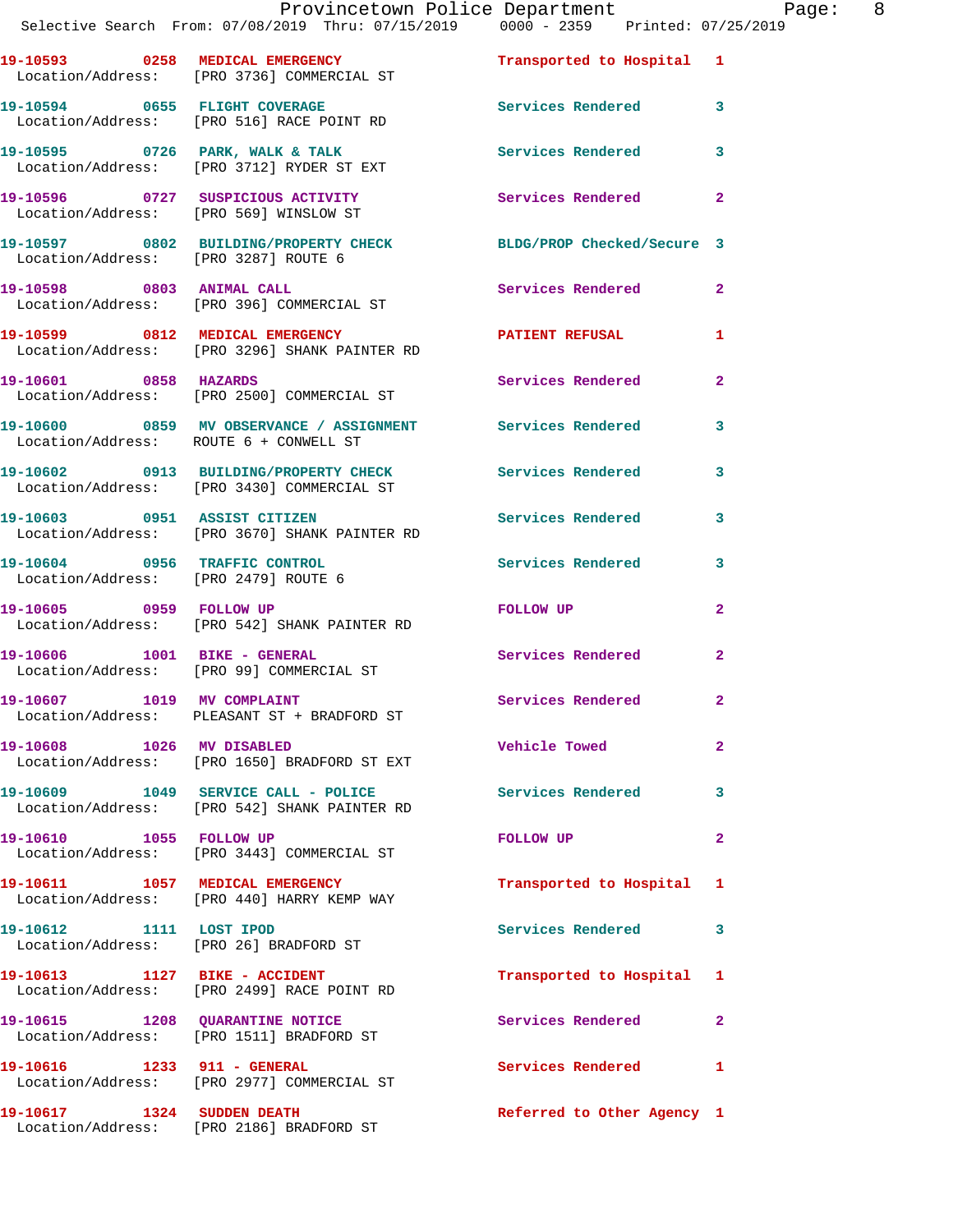19-10621 1432 DOG BITE INCIDENT Services Rendered 2 Location/Address: [PRO 2645] SHANK PAINTER RD **19-10623 1503 911 - GENERAL Referred to Other Agency 1**  Location/Address: [PRO 515] RACE POINT RD **19-10624 1546 PARKING COMPLAINT Citation / Warning Issue 3**  Location/Address: [PRO 527] RYDER ST EXT **19-10625 1554 HAZARDS SPOKEN TO 2**  Location/Address: COMMERCIAL ST **19-10626 1614 GENERAL INFO Services Rendered 3**  Location/Address: [PRO 542] SHANK PAINTER RD Refer To Accident: 19-45-AC 19-10631 1758 COMPLAINT - GENERAL **Services Rendered** 3 Location/Address: [PRO 656] COOK ST **19-10628 1807 COMPLAINT - GENERAL SPOKEN TO 3**  Location/Address: [PRO 1265] COMMERCIAL ST **19-10629 1813 MEDICAL EMERGENCY Transported to Hospital 1**  Location/Address: [PRO 1892] SHANK PAINTER RD 19-10630 1820 NOISE COMPLAINT **1820 Services Rendered** 3 Location/Address: [PRO 506] PEARL ST **19-10632 1830 LOST PROPERTY Services Rendered 3**  Location/Address: [PRO 542] SHANK PAINTER RD **19-10633 1848 ALARM - GENERAL Could Not Locate 1**  Location/Address: [PRO 2231] KIMBERLY LN **19-10634 1856 ESCORT / TRANSPORT Transferred Custody 3**  Location/Address: [BAR 3] LOCATED IN BOURNE Refer To Arrest: 19-112-AR **19-10635 2010 STREET PERFORMER COMPLAINT GONE ON ARRIVAL 3**  Location/Address: [PRO 3094] COMMERCIAL ST **19-10636 2044 ALARM - GENERAL False Alarm 1**  Location/Address: [PRO 440] HARRY KEMP WAY 19-10638 2120 PARK, WALK & TALK 3 Services Rendered 3 Location/Address: COMMERCIAL ST **19-10639 2202 STREET PERFORMER COMPLAINT Could Not Locate 3**  Location/Address: [PRO 1910] COMMERCIAL ST **19-10640 2310 HARASSMENT / THREATS FOLLOW UP 2** 

 Location/Address: [PRO 1957] COMMERCIAL ST **19-10641 2339 SUSPICIOUS ACTIVITY SPOKEN TO 2**  Location/Address: [PRO 2483] COMMERCIAL ST Refer To Field Int: 19-22-FI

**19-10642 2354 MV STOP VERBAL WARNING 3**  Location/Address: [PRO 31] BRADFORD ST

## **For Date: 07/12/2019 - Friday**

| 19-10645                      | 0049 | BIKE - ACCIDENT                                      | Transported to Hospital |  |
|-------------------------------|------|------------------------------------------------------|-------------------------|--|
| 19–10644<br>Location/Address: | 0038 | MV OBSERVANCE / ASSIGNMENT<br>ROUTE 6 + SNAIL RD     | Services Rendered       |  |
| 19–10643<br>Location/Address: | 0025 | MV OBSERVANCE / ASSIGNMENT<br>BRADFORD ST + RYDER ST | Services Rendered       |  |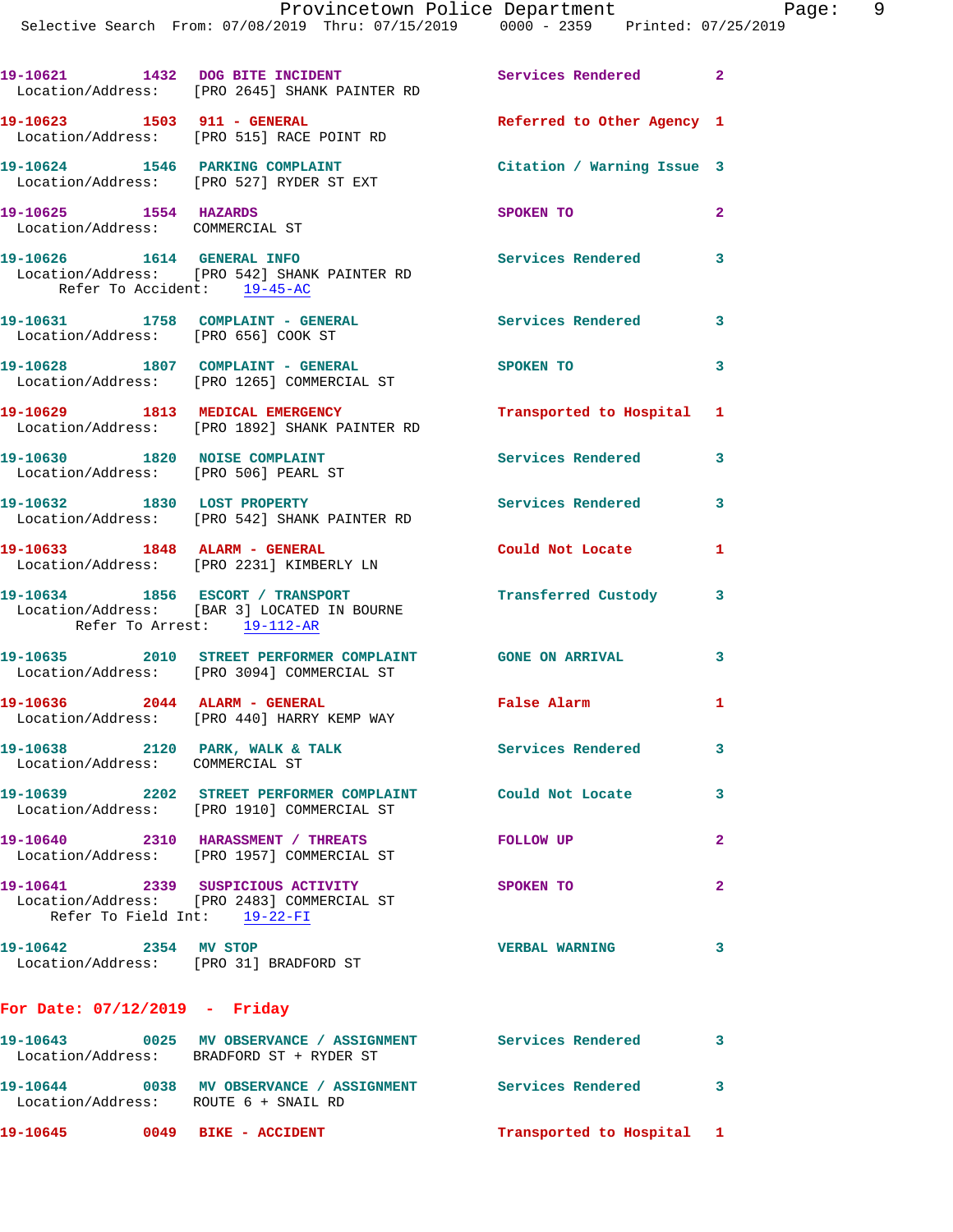|                           | Provincetown Police Department Page: 10<br>Selective Search From: 07/08/2019 Thru: 07/15/2019   0000 - 2359   Printed: 07/25/2019 |                            |              |
|---------------------------|-----------------------------------------------------------------------------------------------------------------------------------|----------------------------|--------------|
|                           | Location/Address: [PRO 4136] BRADFORD ST                                                                                          |                            |              |
| 19-10646 0113 MV STOP     | Location/Address: CONWELL ST + OLD ANN PAGE WAY                                                                                   | VERBAL WARNING 3           |              |
|                           | 19-10647 0128 BUILDING/PROPERTY CHECK Services Rendered 3<br>Location/Address: [PRO 526] RYDER ST EXT                             |                            |              |
|                           | 19-10648 0145 BUILDING/PROPERTY CHECK BLDG/PROP Checked/Secure 3<br>Location/Address: [PRO 447] JEROME SMITH RD                   |                            |              |
|                           | 19-10649 0555 SERVICE CALL - POLICE Services Rendered 3<br>Location/Address: [PRO 516] RACE POINT RD                              |                            |              |
| 19-10651 0817 ANIMAL CALL | Location/Address: [PRO 3448] BRADFORD ST                                                                                          | Services Rendered 2        |              |
|                           | 19-10652 0819 TRAFFIC CONTROL<br>Location/Address: [PRO 1992] COMMERCIAL ST                                                       | Services Rendered 3        |              |
|                           | 19-10653 0832 TRAFFIC CONTROL<br>Location/Address: [PRO 2577] BRADFORD ST                                                         | Services Rendered 3        |              |
|                           | 19-10654 0843 SERVICE CALL - POLICE<br>Location/Address: CONWELL ST + HENSCHE LN                                                  | Services Rendered          | $\mathbf{3}$ |
|                           | 19-10655 0850 SERVICE CALL - POLICE Services Rendered<br>Location/Address: [PRO 542] SHANK PAINTER RD                             |                            | $\mathbf{3}$ |
|                           | 19-10656 0854 LOST CELLPHONE<br>Location/Address: [PRO 3314] COMMERCIAL ST                                                        | Services Rendered 3        |              |
|                           | 19-10657 0925 MEDICAL EMERGENCY<br>Location/Address: [PRO 440] HARRY KEMP WAY                                                     | Transported to Hospital 1  |              |
|                           | 19-10658 0930 HARASSMENT / THREATS<br>Location/Address: [PRO 3348] WEST VINE ST                                                   | <b>Unfounded</b>           | $\mathbf{2}$ |
|                           | 19-10659 0948 LOST GLASSES & CASE<br>Location/Address: [PRO 542] SHANK PAINTER RD                                                 | <b>Services Rendered</b>   | 3            |
|                           | 19-10660 1049 QUARANTINE NOTICE Services Rendered 2<br>Location/Address: [PRO 1461] COMMERCIAL ST                                 |                            |              |
|                           | 19-10661 1102 SPEAK WITH OFCR Referred to Other Agency 3<br>Location/Address: [PRO 542] SHANK PAINTER RD                          |                            |              |
|                           | 19-10662 1119 LOST PROPERTY<br>Location: [PRO 3431] LOPES SQUARE                                                                  | Services Rendered 3        |              |
|                           | 19-10663 1139 PARK, WALK & TALK<br>Location/Address: COMMERCIAL ST + LAW ST                                                       | Services Rendered 3        |              |
|                           | 19-10664 1148 SERVICE CALL - POLICE<br>Location/Address: [PRO 3670] SHANK PAINTER RD                                              | Services Rendered 3        |              |
|                           | 19-10665 1217 ANIMAL CALL<br>Location/Address: [PRO 2142] COMMERCIAL ST                                                           | Referred to Other Agency 2 |              |
|                           | 19-10666 1246 911 - GENERAL<br>Location/Address: [PRO 3296] SHANK PAINTER RD                                                      | Unfounded                  | 1            |
|                           | 19-10667 1312 MV COMPLAINT<br>Location/Address: [PRO 175] COMMERCIAL ST                                                           | Services Rendered 2        |              |
| 19-10668 1327 MV DISABLED | Location/Address: [PRO 3736] COMMERCIAL ST                                                                                        | Services Rendered 2        |              |
|                           | 19-10669 1335 TRAFFIC CONTROL<br>Location/Address: [PRO 4136] BRADFORD ST                                                         | Services Rendered 3        |              |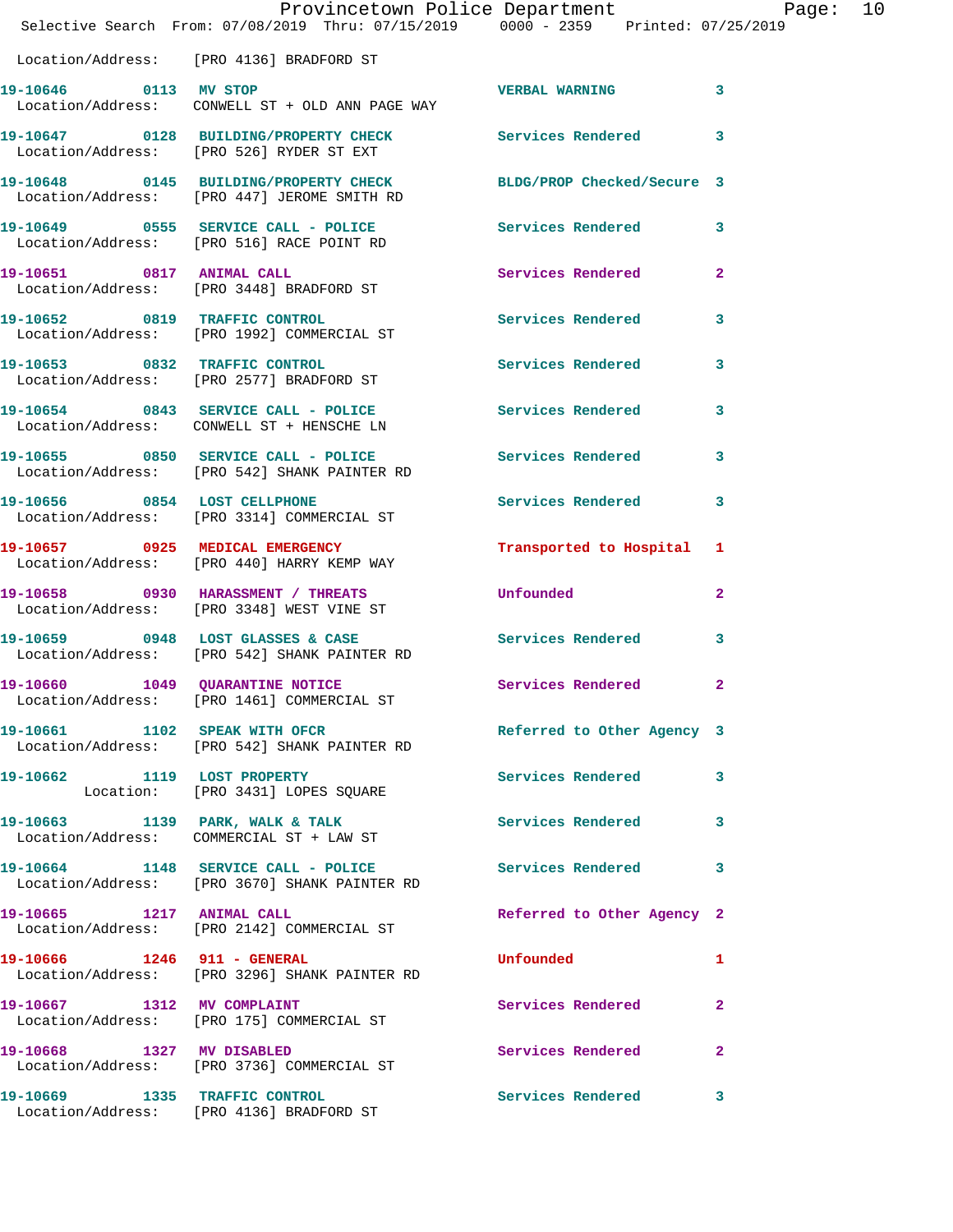|                                    | Provincetown Police Department The Page: 11<br>Selective Search From: 07/08/2019 Thru: 07/15/2019                0000 - 2359   Printed: 07/25/2019 |                             |              |  |
|------------------------------------|----------------------------------------------------------------------------------------------------------------------------------------------------|-----------------------------|--------------|--|
|                                    | 19-10670 1340 MEDICAL EMERGENCY PATIENT REFUSAL 1<br>Location/Address: [PRO 1892] SHANK PAINTER RD                                                 |                             |              |  |
|                                    | 19-10671 1341 PET PANTRY 19-10671 Services Rendered 3<br>Location/Address: [PRO 537] SHANK PAINTER RD                                              |                             |              |  |
|                                    | 19-10672 1354 MEDICAL EMERGENCY Transported to Hospital 1 Location/Address: [PRO 440] HARRY KEMP WAY                                               |                             |              |  |
|                                    | 19-10673 1404 MV COMPLAINT Services Rendered 2<br>Location/Address: [PRO 4152] BRADFORD ST                                                         |                             |              |  |
|                                    | 19-10674 1433 ALARM - GENERAL<br>Location/Address: [PRO 440] HARRY KEMP WAY                                                                        | False Alarm                 | $\mathbf{1}$ |  |
|                                    | 19-10675 1442 HAZARDS<br>Location/Address: [PRO 2199] BAYBERRY AVE                                                                                 | No Action Required 2        |              |  |
|                                    | 19-10676 1445 MEDICAL EMERGENCY Transported to Hospital 1<br>Location/Address: [PRO 440] HARRY KEMP WAY                                            |                             |              |  |
|                                    | 19-10677 1537 MEDICAL EMERGENCY PATIENT REFUSAL 1<br>Location/Address: BRADFORD ST EXT + PILGRIM HEIGHTS RD                                        |                             |              |  |
|                                    | 19-10678 1602 PARK, WALK & TALK ST Services Rendered 3<br>Location/Address: [PRO 105] COMMERCIAL ST                                                |                             |              |  |
|                                    | 19-10681 1621 MV COLLISION 5ervices Rendered 1<br>Location/Address: [PRO 2490] PROVINCELANDS RD                                                    |                             |              |  |
|                                    | 19-10680 1625 BUILDING/PROPERTY CHECK Services Rendered 3<br>Location/Address: [PRO 2500] COMMERCIAL ST                                            |                             |              |  |
|                                    | 19-10682 1627 SUSPICIOUS ACTIVITY<br>Location/Address: [PRO 49] BRADFORD ST                                                                        | SPOKEN TO AND THE SPOKEN TO | $\mathbf{2}$ |  |
|                                    | 19-10683 1633 SUSPICIOUS ACTIVITY 1999 Services Rendered 2<br>Location/Address: PROVINCELANDS RD + COMMERCIAL ST                                   |                             |              |  |
|                                    | 19-10686 1832 SERVICE CALL - POLICE SPOKEN TO<br>Location/Address: [PRO 542] SHANK PAINTER RD                                                      |                             | $\mathbf{3}$ |  |
| 19-10688 1951 MV STOP              | Location/Address: [PRO 3670] SHANK PAINTER RD                                                                                                      | <b>VERBAL WARNING</b>       |              |  |
|                                    | 19-10689 1959 SUSPICIOUS ACTIVITY<br>Location/Address: [PRO 525] COMMERCIAL ST                                                                     | Unfounded                   | $\mathbf{2}$ |  |
| 19-10690 2013 MV STOP              | Location/Address: [PRO 3259] MACMILLAN WHARF                                                                                                       | VERBAL WARNING 3            |              |  |
|                                    | 19-10691 2020 PARKING COMPLAINT<br>Location/Address: [PRO 2520] PRINCE ST                                                                          | Citation / Warning Issue 3  |              |  |
|                                    | 19-10692 2111 ESCORT / TRANSPORT<br>Location/Address: [PRO 197] COMMERCIAL ST                                                                      | Services Rendered 3         |              |  |
|                                    | 19-10693 2114 MEDICAL EMERGENCY<br>Location/Address: [PRO 1892] SHANK PAINTER RD                                                                   | Services Rendered           | 1            |  |
| Location/Address: [PRO 2] ALDEN ST | 19-10694 2118 NOISE COMPLAINT                                                                                                                      | Could Not Locate 3          |              |  |
|                                    | 19-10695 2124 BUILDING/PROPERTY CHECK BLDG/PROP Checked/Secure 3<br>Location/Address: [PRO 2490] PROVINCELANDS RD                                  |                             |              |  |
|                                    | 19-10696 2127 MEDICAL EMERGENCY<br>Location/Address: [PRO 285] COMMERCIAL ST                                                                       | PATIENT REFUSAL             | $\mathbf{1}$ |  |
|                                    | 19-10697 2133 DISTURBANCE - FIGHT / ARGUMENT Peace Restored<br>Location/Address: [PRO 3430] COMMERCIAL ST                                          |                             | 1            |  |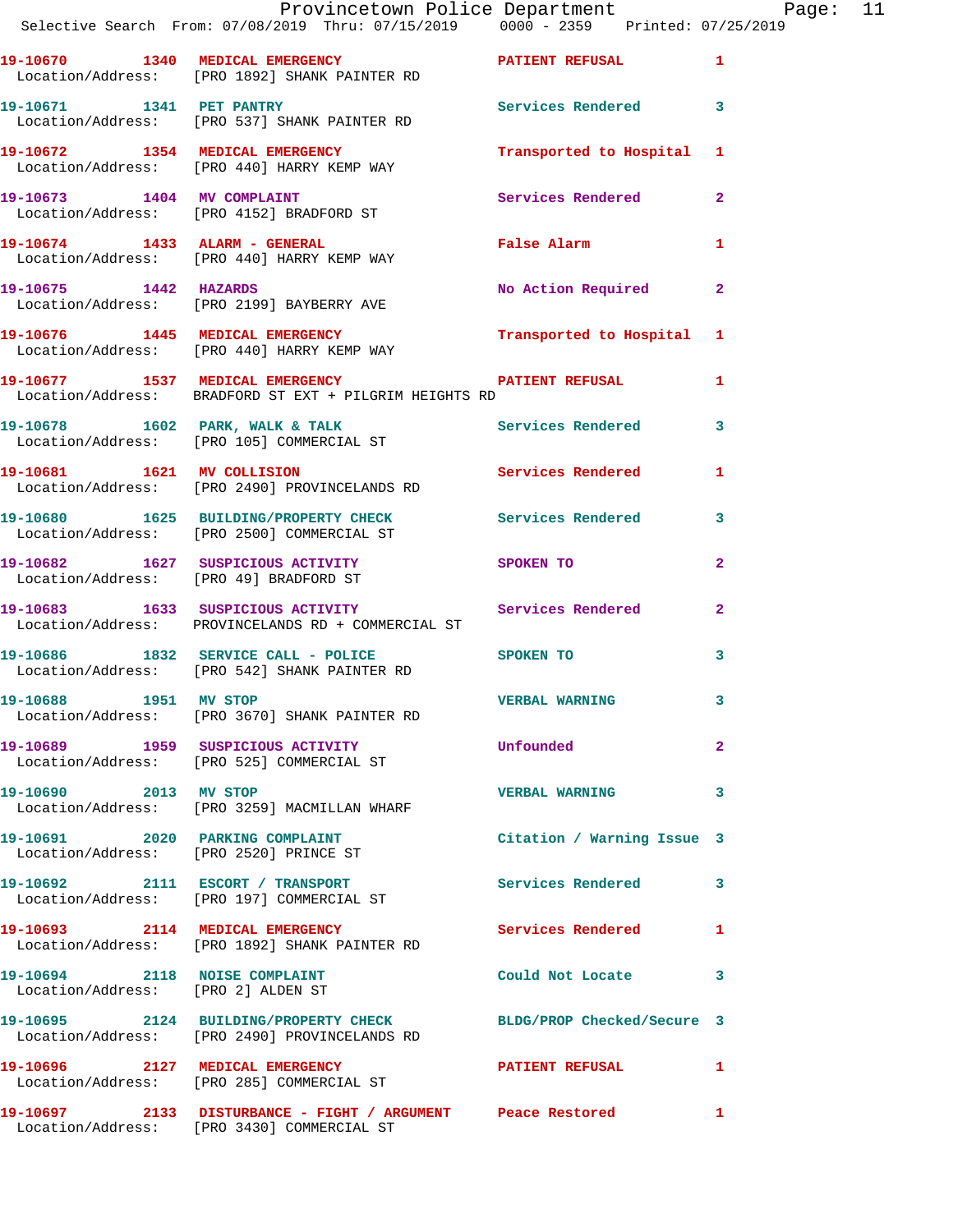| 19-10698<br>2137<br>Location/Address: | ASSIST DEPARTMENT / MUTUAL AID<br>[PRO 517] RACE POINT RD    | Referred to Other Agency 3 |  |
|---------------------------------------|--------------------------------------------------------------|----------------------------|--|
| 19-10699<br>2214<br>Location/Address: | <b>BUILDING/PROPERTY CHECK</b><br>FRO 30331 COMMERCIAL ST    | BLDG/PROP Checked/Secure 3 |  |
| 19-10700<br>2230<br>Location/Address: | <b>BUILDING/PROPERTY CHECK</b><br>[PRO 3259] MACMILLAN WHARF | BLDG/PROP Checked/Secure 3 |  |
| 19-10701<br>2231                      | <b>BUILDING/PROPERTY CHECK</b>                               | BLDG/PROP Checked/Secure   |  |

 Location/Address: [PRO 433] RYDER ST EXT **19-10702 2232 BUILDING/PROPERTY CHECK BLDG/PROP Checked/Secure 3**  Location/Address: [PRO 526] RYDER ST EXT

**19-10703 2317 ANIMAL CALL Services Rendered 2**  Location/Address: [PRO 2204] COMMERCIAL ST **19-10704 2324 GENERAL INFO Services Rendered 3** 

 Location/Address: [TRU 172] SOUTH HIGHLAND RD **19-10706 2355 BUILDING/PROPERTY CHECK BLDG/PROP Checked/Secure 3**  Location/Address: [PRO 521] ROUTE 6

**For Date: 07/13/2019 - Saturday**

| 19-10707 0003 BAR CHECK                                         | Location/Address: [PRO 399] COMMERCIAL ST                                            | Services Rendered          | 3            |
|-----------------------------------------------------------------|--------------------------------------------------------------------------------------|----------------------------|--------------|
| 19-10708 0003 BAR CHECK                                         | Location/Address: [PRO 272] COMMERCIAL ST                                            | Services Rendered 3        |              |
|                                                                 | 19-10709 0033 BUILDING/PROPERTY CHECK<br>Location/Address: [PRO 186] COMMERCIAL ST   | BLDG/PROP Checked/Secure 3 |              |
|                                                                 | 19-10710 0035 BUILDING/PROPERTY CHECK<br>Location/Address: [PRO 2052] COMMERCIAL ST  | BLDG/PROP Checked/Secure 3 |              |
|                                                                 | 19-10711 0053 MV OBSERVANCE / ASSIGNMENT<br>Location/Address: [PRO 2494] BRADFORD ST | <b>Services Rendered</b>   | 3            |
|                                                                 | 19-10712 0103 PARK, WALK & TALK<br>Location/Address: [PRO 105] COMMERCIAL ST         | Services Rendered          | 3            |
| 19-10713 0140 BIKE - GENERAL<br>Location/Address: RYDER ST EXT  |                                                                                      | Services Rendered          | $\mathbf{2}$ |
|                                                                 | 19-10714 0158 BUILDING/PROPERTY CHECK<br>Location/Address: [PRO 2483] COMMERCIAL ST  | BLDG/PROP Checked/Secure 3 |              |
|                                                                 | 19-10716 0201 PARK, WALK & TALK<br>Location/Address: ANTHONY ST + COMMERCIAL ST      | <b>Services Rendered</b>   | 3            |
| 19-10715 0211 MV STOP<br>Location/Address: [PRO 58] BRADFORD ST |                                                                                      | <b>VERBAL WARNING</b>      | 3            |
|                                                                 | 19-10717 0301 BUILDING/PROPERTY CHECK<br>Location/Address: [PRO 516] RACE POINT RD   | BLDG/PROP Checked/Secure 3 |              |
| 19-10718 0307 MV STOP                                           | Location/Address: [PRO 106] COMMERCIAL ST                                            | <b>VERBAL WARNING</b>      | 3            |
|                                                                 | 19-10719 0355 BUILDING/PROPERTY CHECK<br>Location/Address: [PRO 433] RYDER ST EXT    | <b>Services Rendered</b>   | 3            |
| 19-10721 0518 ASSIST CITIZEN                                    | Location/Address: [PRO 63] BRADFORD ST EXT                                           | <b>Services Rendered</b>   | 3            |
| 19-10720                                                        | 0521 MV OBSERVANCE / ASSIGNMENT                                                      | No Action Required         | 3            |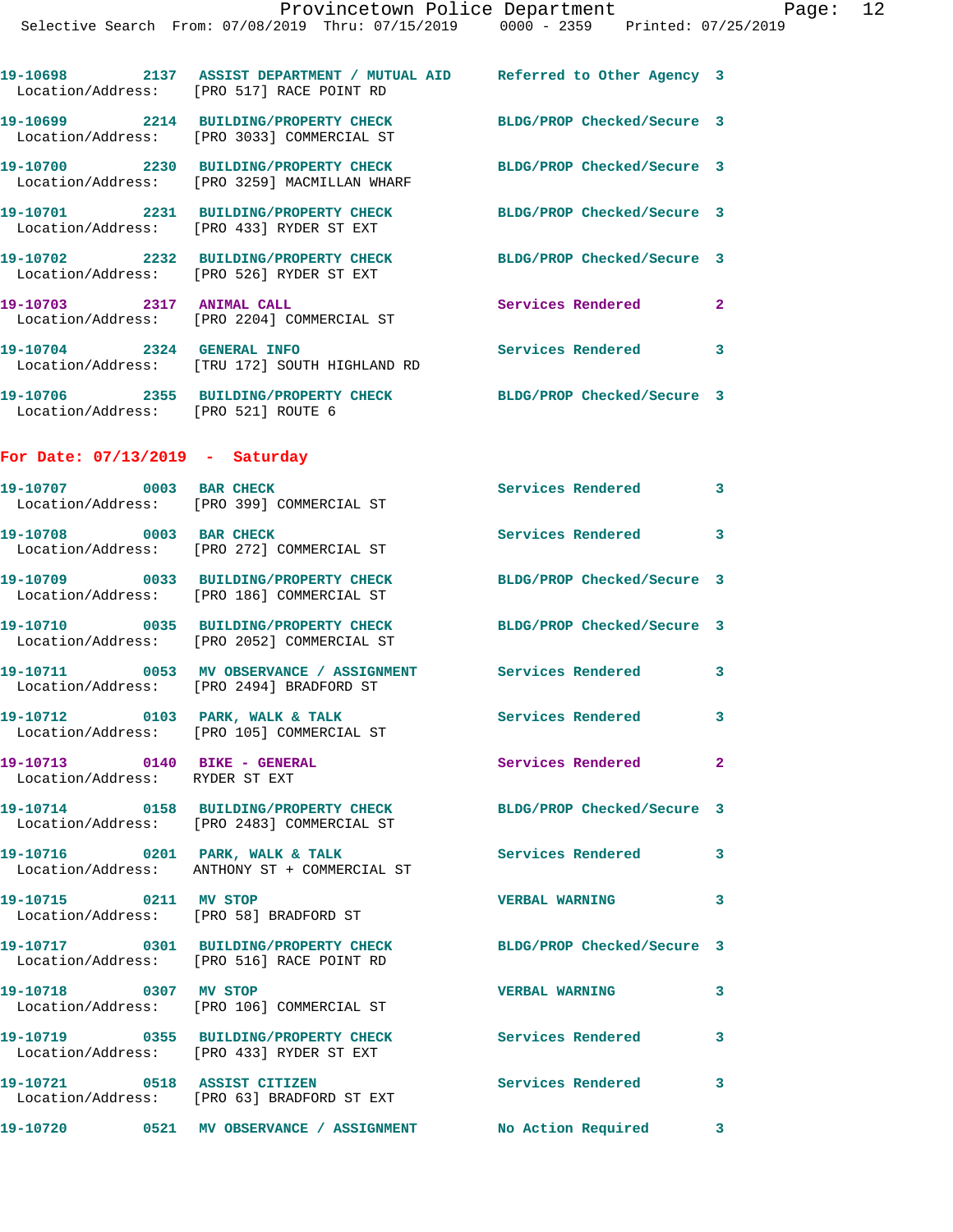|                                                        | Selective Search From: 07/08/2019 Thru: 07/15/2019   0000 - 2359   Printed: 07/25/2019                         | Provincetown Police Department                                                                                 | Page: 13       |  |
|--------------------------------------------------------|----------------------------------------------------------------------------------------------------------------|----------------------------------------------------------------------------------------------------------------|----------------|--|
|                                                        | Location/Address: RACE POINT RD + SEASHORE PARK DR                                                             |                                                                                                                |                |  |
| Location/Address: ROUTE 6                              | 19-10722 0530 MV OBSERVANCE / ASSIGNMENT No Action Required 3                                                  |                                                                                                                |                |  |
| Refer To Accident: 19-49-AC                            | 19-10724 0538 MV COLLISION<br>Location/Address: ROUTE 6 + CONWELL ST                                           | <b>Vehicle Towed</b>                                                                                           | 1              |  |
|                                                        | 19-10723 0541 BUILDING/PROPERTY CHECK BLDG/PROP Checked/Secure 3<br>Location/Address: [PRO 3430] COMMERCIAL ST |                                                                                                                |                |  |
|                                                        | 19-10725 0553 FLIGHT COVERAGE<br>Location/Address: [PRO 516] RACE POINT RD                                     | Services Rendered                                                                                              | 3              |  |
| 19-10727 0716 MV STOP<br>Location/Address: BRADFORD ST |                                                                                                                | SPOKEN TO                                                                                                      | 3              |  |
|                                                        | 19-10728 0732 PARKING COMPLAINT SPOKEN TO<br>Location/Address: [PRO 105] COMMERCIAL ST                         |                                                                                                                | 3              |  |
|                                                        | 19-10729 0748 PARK, WALK & TALK Services Rendered<br>Location/Address: [PRO 526] RYDER ST EXT                  |                                                                                                                | 3              |  |
|                                                        | 19-10730 0756 ALARM - FIRE<br>Location/Address: [PRO 356] COMMERCIAL ST                                        | <b>False Alarm</b>                                                                                             | 1              |  |
|                                                        | 19-10731 0810 MEDICAL EMERGENCY<br>Location/Address: [PRO 3670] SHANK PAINTER RD                               | Transported to Hospital 1                                                                                      |                |  |
| 19-10733 0828 ALARM - FIRE                             | Location/Address: [PRO 3176] COMMERCIAL ST                                                                     | False Alarm and the state of the state of the state of the state of the state of the state of the state of the | 1              |  |
|                                                        | 19-10734 0900 ANIMAL CALL<br>Location/Address: [PRO 1592] PEARL ST                                             | Services Rendered                                                                                              | 2              |  |
|                                                        | 19-10736 0933 BUILDING/PROPERTY CHECK BLDG/PROP Checked/Secure 3<br>Location/Address: [PRO 3287] ROUTE 6       |                                                                                                                |                |  |
|                                                        | 19-10737 0942 GENERAL INFO<br>Location/Address: [PRO 1277] ATKINS LN                                           | SPOKEN TO                                                                                                      | 3              |  |
|                                                        | 19-10738 1029 911 - GENERAL<br>Location/Address: [PRO 1197] BRADFORD ST                                        | <b>SPOKEN TO</b>                                                                                               |                |  |
|                                                        | 19-10740 1048 MEDICAL EMERGENCY<br>Location/Address: [PRO 440] HARRY KEMP WAY                                  | Transported to Hospital 1                                                                                      |                |  |
|                                                        | 19-10741 1112 PARKING COMPLAINT<br>Location/Address: [PRO 2452] SHANK PAINTER RD                               | SPOKEN TO                                                                                                      | 3              |  |
|                                                        | 19-10742 1134 LOST PROPERTY<br>Location/Address: [PRO 80] CARVER ST                                            | Services Rendered                                                                                              | 3              |  |
|                                                        | 19-10744 1145 MV COMPLAINT<br>Location/Address: [PRO 2499] RACE POINT RD                                       | <b>Services Rendered</b>                                                                                       | $\overline{a}$ |  |
| Location/Address: KILEY CT                             | 19-10745 1232 PARKING COMPLAINT                                                                                | <b>GONE ON ARRIVAL</b>                                                                                         | 3              |  |
|                                                        | 19-10746 1241 MEDICAL EMERGENCY<br>Location/Address: [PRO 440] HARRY KEMP WAY                                  | Transported to Hospital 1                                                                                      |                |  |
|                                                        | 19-10748 1251 B & E / BURGLARY<br>Location/Address: [PRO 3873] CONWELL ST                                      | Services Rendered                                                                                              | 2              |  |
|                                                        | 19-10749 1322 MEDICAL EMERGENCY<br>Location/Address: [PRO 1638] COMMERCIAL ST                                  | Transported to Hospital 1                                                                                      |                |  |
|                                                        | 19-10750 1337 MEDICAL EMERGENCY<br>Location: [PRO 3431] LOPES SQUARE                                           | Transported to Hospital 1                                                                                      |                |  |
|                                                        |                                                                                                                |                                                                                                                |                |  |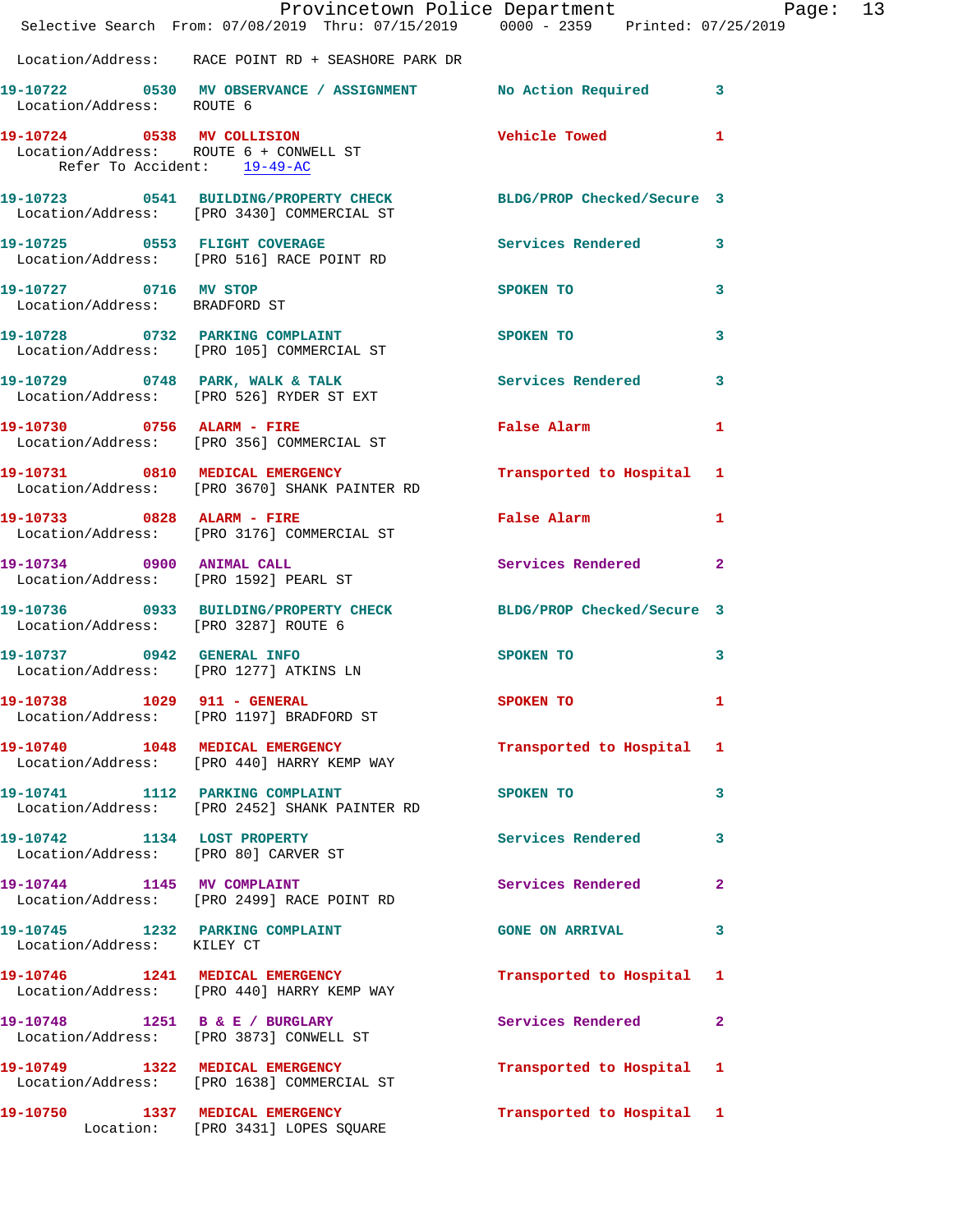|                                                                         | 19-10752 1409 LOST PROPERTY<br>Location/Address: [PRO 383] COMMERCIAL ST           | Services Rendered 3        |                         |
|-------------------------------------------------------------------------|------------------------------------------------------------------------------------|----------------------------|-------------------------|
| Refer To Arrest: 19-113-AR                                              | 19-10753 1456 ESCORT / TRANSPORT<br>Location: [EAH] EASTHAM POLICE DEPT            | Arrest(s) Made             | $\mathbf{3}$            |
|                                                                         | 19-10754 1512 MEDICAL EMERGENCY<br>Location/Address: [PRO 1892] SHANK PAINTER RD   | PATIENT REFUSAL            | $\mathbf{1}$            |
|                                                                         | 19-10755 1543 PARK, WALK & TALK<br>Location/Address: [PRO 105] COMMERCIAL ST       | <b>Services Rendered</b>   | 3                       |
| 19-10756 1744 MV STOP<br>Location/Address: ROUTE 6                      |                                                                                    | No Action Required         | 3                       |
| 19-10757 1817 MV STOP<br>Location/Address: [PRO 2513] ROUTE 6           |                                                                                    | <b>VERBAL WARNING</b>      | 3                       |
| 19-10758 1835 BAR CHECK                                                 | Location/Address: [PRO 3837] COMMERCIAL ST                                         | Services Rendered 3        |                         |
| 19-10761 1916 MV STOP                                                   | Location/Address: [PRO VNEW] HOWLAND ST                                            | Citation / Warning Issue 3 |                         |
| 19-10763 2026 MV COMPLAINT                                              | Location/Address: [PRO 661] STANDISH ST                                            | Services Rendered          | $\overline{2}$          |
|                                                                         | 19-10764 2101 TRAFFIC CONTROL<br>Location/Address: RYDER ST + COMMERCIAL ST        | Services Rendered          | $\mathbf{3}$            |
| 19-10765 2122 MEDICAL EMERGENCY                                         | Location/Address: [PRO 2418] JOHNSON ST                                            | Transported to Hospital 1  |                         |
|                                                                         | 19-10766 2132 LOST PROPERTY<br>Location/Address: [PRO 542] SHANK PAINTER RD        | Services Rendered          | 3                       |
|                                                                         | 19-10767 2139 MV HIT & RUN<br>Location/Address: LAW ST + COMMERCIAL ST             | Services Rendered          | $\mathbf{2}$            |
|                                                                         | 19-10768 2146 GENERAL INFO<br>Location/Address: [PRO 542] SHANK PAINTER RD         | <b>Services Rendered</b>   | $\overline{\mathbf{3}}$ |
|                                                                         | 19-10769 2157 ESCORT / TRANSPORT<br>Location: [OT] BARNSTABLE HOUSE OF CORRECTIONS | Services Rendered 3        |                         |
| 19-10772 2219 BAR CHECK                                                 | Location/Address: [PRO 3276] COMMERCIAL ST                                         | BLDG/PROP Checked/Secure 3 |                         |
| 19-10773 2220 MEDICAL EMERGENCY<br>Location/Address: [PRO 80] CARVER ST |                                                                                    | <b>PATIENT REFUSAL</b>     | $\mathbf{1}$            |
|                                                                         | 19-10774 2221 ASSIST CITIZEN<br>Location/Address: [PRO 516] RACE POINT RD          | <b>Services Rendered</b>   | 3                       |
| 19-10777 2315 911 - GENERAL                                             | Location/Address: [PRO 3276] COMMERCIAL ST                                         | Services Rendered          | 1                       |
|                                                                         | 19-10776 2319 PARK, WALK & TALK<br>Location/Address: [PRO 105] COMMERCIAL ST       | <b>Services Rendered</b>   | 3                       |
| 19-10778 2321 MV STOP                                                   | Location/Address: [PRO 4033] BRADFORD ST                                           | <b>VERBAL WARNING</b>      | 3                       |
| 19-10779 2332 BAR CHECK                                                 | Location/Address: [PRO 382] COMMERCIAL ST                                          | Services Rendered          | 3                       |
| 19-10780 2336 MV STOP                                                   | Location/Address: [PRO 2277] BRADFORD ST                                           | <b>VERBAL WARNING</b>      | 3                       |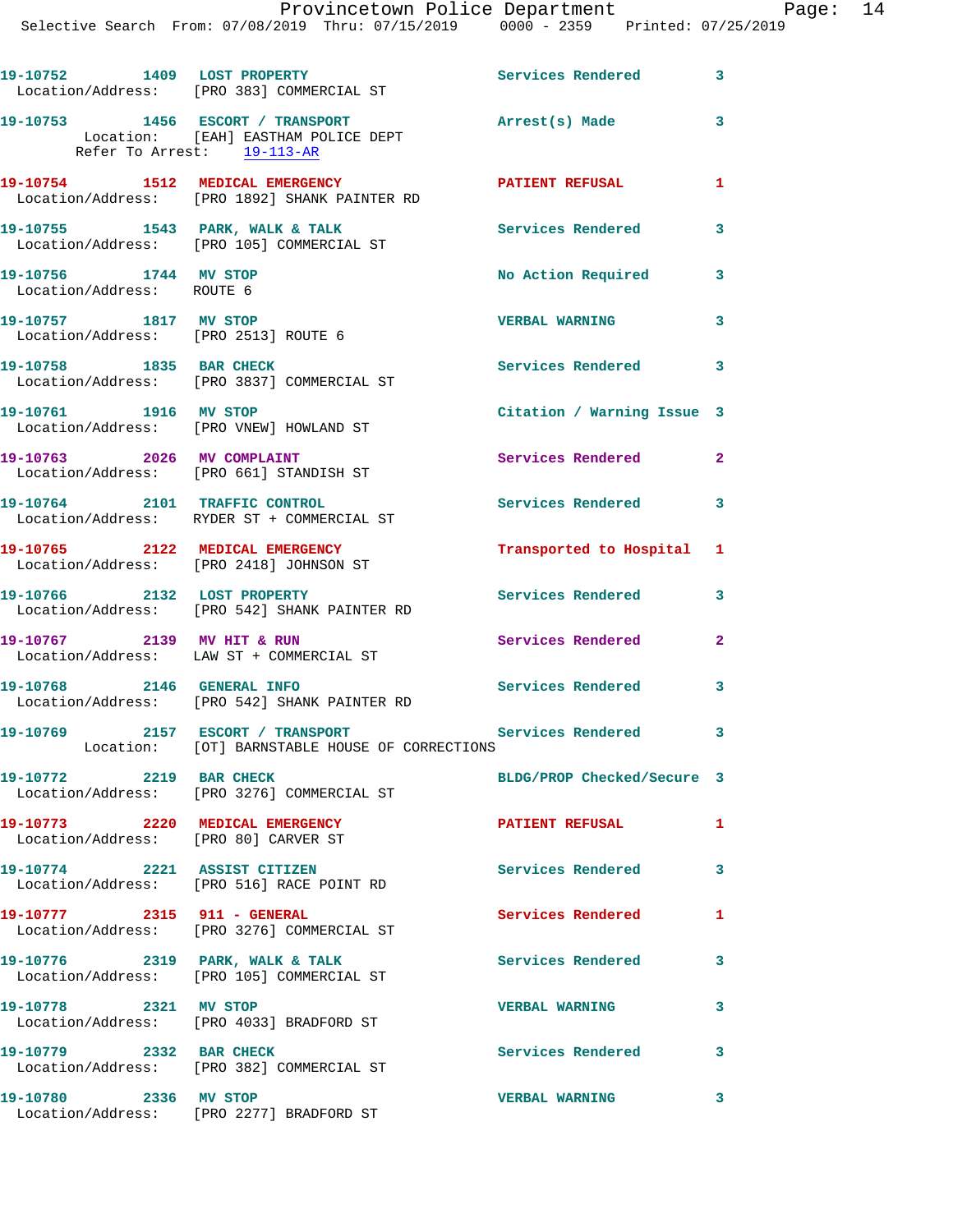**19-10781 2354 BUILDING/PROPERTY CHECK BLDG/PROP Checked/Secure 3**  Location/Address: [PRO 440] HARRY KEMP WAY **For Date: 07/14/2019 - Sunday 19-10783 0027 BAR CHECK BLDG/PROP Checked/Secure 3**  Location/Address: [PRO 208] COMMERCIAL ST **19-10784 0028 BUILDING/PROPERTY CHECK BLDG/PROP Checked/Secure 3**  Location/Address: [PRO 182] COMMERCIAL ST **19-10785 0029 BUILDING/PROPERTY CHECK BLDG/PROP Checked/Secure 3**  Location/Address: [PRO 175] COMMERCIAL ST **19-10786 0043 MV OBSERVANCE / ASSIGNMENT Services Rendered 3**  Location/Address: BRADFORD ST + HOWLAND ST 19-10787 **0059 PARK, WALK & TALK** Services Rendered 3 Location/Address: [PRO 105] COMMERCIAL ST **19-10788 0108 MV STOP VERBAL WARNING 3**  Location/Address: BRADFORD ST + COMMERCIAL ST **19-10789 0113 TRAFFIC CONTROL Services Rendered 3**  Location/Address: CARVER ST **19-10790 0131 MV OBSERVANCE / ASSIGNMENT Services Rendered 3**  Location/Address: [PRO 3099] SHANK PAINTER RD **19-10791 0150 MV COMPLAINT Could Not Locate 2**  Location/Address: ROUTE 6 + RACE POINT RD **19-10792 0156 MEDICAL EMERGENCY Transported to Hospital 1**  Location/Address: [PRO 63] BRADFORD ST EXT **19-10793 0219 ALARM - GENERAL False Alarm 1**  Location/Address: [PRO 242] COMMERCIAL ST **19-10794 0247 SUSPICIOUS ACTIVITY Services Rendered 2**  Location/Address: BRADFORD ST **19-10796 0310 BUILDING/PROPERTY CHECK BLDG/PROP Checked/Secure 3**  Location/Address: [PRO 2561] CENTER ST **19-10797 0327 BUILDING/PROPERTY CHECK BLDG/PROP Checked/Secure 3**  Location/Address: DYER ST **19-10798 0333 SUSPICIOUS ACTIVITY Services Rendered 2**  Location/Address: [PRO 175] COMMERCIAL ST **19-10799 0544 MV OBSERVANCE / ASSIGNMENT Services Rendered 3**  Location/Address: [PRO 3440] ROUTE 6 **19-10800 0605 BUILDING/PROPERTY CHECK Services Rendered 3**  Location/Address: [PRO 2206] PILGRIMS LANDING 19-10801 0725 SERVICE CALL - POLICE 3 Services Rendered 3 Location/Address: [PRO 516] RACE POINT RD **19-10802 0813 MEDICAL EMERGENCY PATIENT REFUSAL 1**  Location/Address: [PRO 3296] SHANK PAINTER RD **19-10806 0925 LOST PROPERTY Services Rendered 3**  Location/Address: [PRO 542] SHANK PAINTER RD **19-10807 1009 GENERAL INFO SPOKEN TO 3**  Location/Address: PEARL ST **19-10808 1128 LOST PROPERTY Services Rendered 3**  Location/Address: [PRO 542] SHANK PAINTER RD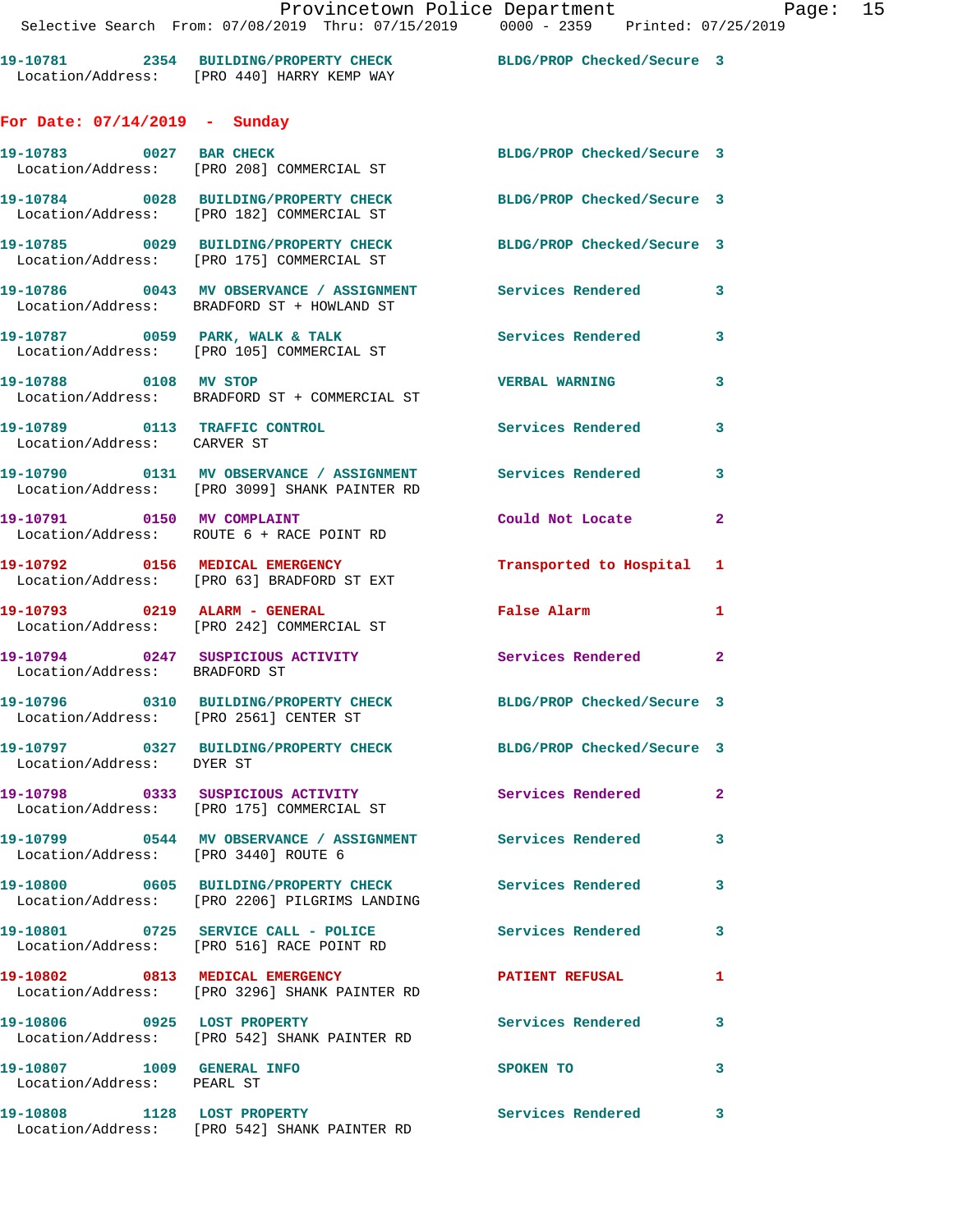| 19-10809 1143 MEDICAL EMERGENCY<br>Location/Address: [PRO 3287] ROUTE 6 |                                                                                                           | Transported to Hospital   | 1            |
|-------------------------------------------------------------------------|-----------------------------------------------------------------------------------------------------------|---------------------------|--------------|
|                                                                         | 19-10810 1146 ASSIST CITIZEN<br>Location/Address: [PRO 2859] BRADFORD ST                                  | Services Rendered         | 3            |
|                                                                         | 19-10811 1157 BIKE - ACCIDENT<br>Location/Address: ROUTE 6 + RACE POINT RD                                | Transported to Hospital   | 1            |
| 19-10812 1208 GENERAL INFO<br>Location/Address: NELSON AVE              |                                                                                                           | Services Rendered         | 3            |
| Location/Address: COMMERCIAL ST                                         |                                                                                                           | Could Not Locate          | 1            |
|                                                                         | 19-10814 1300 MEDICAL EMERGENCY<br>Location/Address: [PRO 106] COMMERCIAL ST                              | <b>PATIENT REFUSAL</b>    | 1            |
| 19-10815 1303 ASSIST CITIZEN<br>Location/Address: [PRO 1859] ROUTE 6    |                                                                                                           | SPOKEN TO                 | 3            |
| 19-10816 1324 MV COMPLAINT                                              | Location/Address: [PRO 2977] COMMERCIAL ST                                                                | SPOKEN TO                 | $\mathbf{2}$ |
|                                                                         | 19-10818 1356 LOST PROPERTY<br>Location/Address: [PRO 208] COMMERCIAL ST                                  | Services Rendered         | 3            |
| Refer To Arrest: 19-114-AR                                              | 19-10819 1453 DISTURBANCE - FIGHT / ARGUMENT Arrest(s) Made<br>Location/Address: [PRO 1119] WAREHAM ST    |                           | 1            |
| Refer To Arrest: 19-114-AR                                              | 19-10821 1456 MEDICAL EMERGENCY<br>Location/Address: [PRO 1119] WAREHAM ST                                | Transported to Hospital 1 |              |
|                                                                         | 19-10820 1529 LOST PROPERTY<br>Location/Address: [PRO 2490] PROVINCELANDS RD                              | <b>Services Rendered</b>  | 3            |
| 19-10822 1543 LOST PROPERTY                                             | Location: [PRO 3431] LOPES SQUARE                                                                         | <b>Services Rendered</b>  | 3            |
|                                                                         | 19-10823 1612 SERVE WARRANT<br>Location/Address: [PRO 542] SHANK PAINTER RD<br>Refer To Arrest: 19-115-AR | Arrest(s) Made            | 3            |
| 19-10825  1643  MEDICAL EMERGENCY                                       | Location: [PRO 3431] LOPES SQUARE                                                                         | Transported to Hospital   | 1            |
|                                                                         | 19-10826 1644 SUSPICIOUS ACTIVITY<br>Location/Address: [PRO 545] SHANK PAINTER RD                         | SPOKEN TO                 | 2            |
|                                                                         |                                                                                                           |                           |              |

**19-10829 1718 MISSING PERSON No Action Required 1**  Location/Address: [PRO 204] COMMERCIAL ST **19-10830 1728 MV COMPLAINT Services Rendered 2**  Location/Address: ROUTE 6 **19-10831 1751 SERVICE CALL - POLICE Services Rendered 3**  Location/Address: [PRO 526] RYDER ST EXT **19-10832 1840 LOST CAT Services Rendered 2**  Location/Address: [PRO 1642] COURT ST **1** Services Rendered 1 19-10833 1843 MV COLLISION<br>Location/Address: HOWLAND ST Refer To Accident: 19-50-AC **19-10834 1949 MV COMPLAINT Unfounded 2**  Location/Address: [PRO 3405] COMMERCIAL ST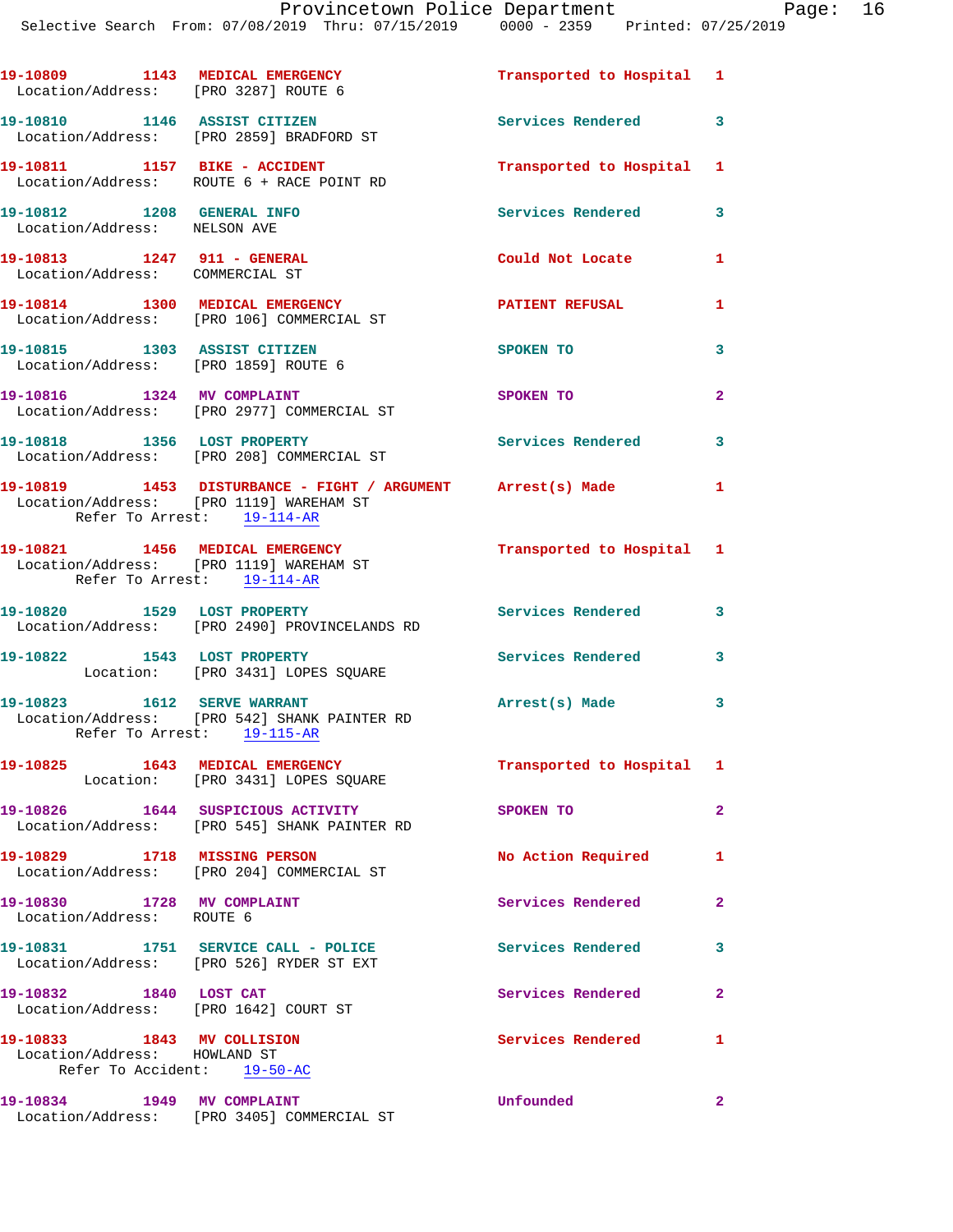| 19-10846  2208  ALARM - GENERAL                                         |                                                                                                                | Services Rendered         | 1              |
|-------------------------------------------------------------------------|----------------------------------------------------------------------------------------------------------------|---------------------------|----------------|
|                                                                         | 19-10845 2148 BUILDING/PROPERTY CHECK BLDG/PROP Checked/Secure 3<br>Location/Address: [PRO 3609] COMMERCIAL ST |                           |                |
|                                                                         | 19-10844 2137 HARASSMENT / THREATS<br>Location/Address: [PRO 2038] CENTER ST                                   | Services Rendered         | $\overline{2}$ |
| 19-10842 2038 MV STOP<br>Location/Address: COMMERCIAL ST                |                                                                                                                | <b>VERBAL WARNING</b>     | $\mathbf{3}$   |
|                                                                         | 19-10841 2030 PARK, WALK & TALK<br>Location/Address: [PRO 105] COMMERCIAL ST                                   | <b>Services Rendered</b>  | 3              |
| 19-10839 2020 MEDICAL EMERGENCY<br>Location/Address: MOZART AVE         |                                                                                                                | Transported to Hospital 1 |                |
|                                                                         | 19-10837 2014 BUILDING/PROPERTY CHECK BLDG/PROP Checked/Secure 3<br>Location/Address: [PRO 519] RACE POINT RD  |                           |                |
|                                                                         | 19-10838 2009 ESCORT / TRANSPORT<br>Location/Address: [PRO 542] SHANK PAINTER RD                               | Transferred Custody       | $\mathbf{3}$   |
| 19-10836 2001 MEDICAL EMERGENCY<br>Location/Address: [PRO 506] PEARL ST |                                                                                                                | <b>PATIENT REFUSAL</b>    | $\mathbf{1}$   |
|                                                                         |                                                                                                                |                           |                |

 Location/Address: HOLWAY AVE **19-10847 2332 BUILDING/PROPERTY CHECK Services Rendered 3**  Location/Address: [PRO 2490] PROVINCELANDS RD

**19-10848 2336 BUILDING/PROPERTY CHECK Services Rendered 3**  Location/Address: [PRO 2483] COMMERCIAL ST **19-10849 2342 DISTURBANCE - FIGHT / ARGUMENT Services Rendered 1**  Location/Address: [PRO 37] BRADFORD ST

**19-10850 2345 MEDICAL EMERGENCY PATIENT REFUSAL 1**  Location/Address: [PRO 208] COMMERCIAL ST

## **For Date: 07/15/2019 - Monday**

| 19-10852 0015 KEEP THE PEACE     | Location/Address: [PRO 1119] WAREHAM ST<br>Refer To Arrest: 19-114-AR                                        | Services Rendered 2        |                         |
|----------------------------------|--------------------------------------------------------------------------------------------------------------|----------------------------|-------------------------|
| 19-10854 0043 ESCORT / TRANSPORT | Location/Address: [PRO 542] SHANK PAINTER RD<br>Refer To Arrest: 19-114-AR                                   | Transferred Custody 3      |                         |
|                                  | 19-10853 0047 PARK, WALK & TALK<br>Location/Address: [PRO 105] COMMERCIAL ST                                 | <b>Services Rendered</b> 3 |                         |
|                                  | 19-10855 0108 BUILDING/PROPERTY CHECK BLDG/PROP Checked/Secure 3<br>Location/Address: [PRO 4082] GOSNOLD ST  |                            |                         |
|                                  | 19-10856   0111 MV OBSERVANCE / ASSIGNMENT   Services Rendered<br>Location/Address: BRADFORD ST + JOHNSON ST |                            | $\mathbf{3}$            |
|                                  | 19-10857 0111 DETOUR IN EFFECT<br>Location/Address: CARVER ST + COMMERCIAL ST                                | <b>Services Rendered</b>   | $\overline{\mathbf{3}}$ |
|                                  | Location/Address: [PRO 3670] SHANK PAINTER RD                                                                |                            | $\mathbf{3}$            |
|                                  | 19-10859 0224 BUILDING/PROPERTY CHECK Services Rendered<br>Location/Address: [PRO 433] RYDER ST EXT          |                            | $\mathbf{3}$            |
| 19-10860 0301 B & E / BURGLARY   | Location/Address: [PRO 3736] COMMERCIAL ST                                                                   | SPOKEN TO                  | $\overline{2}$          |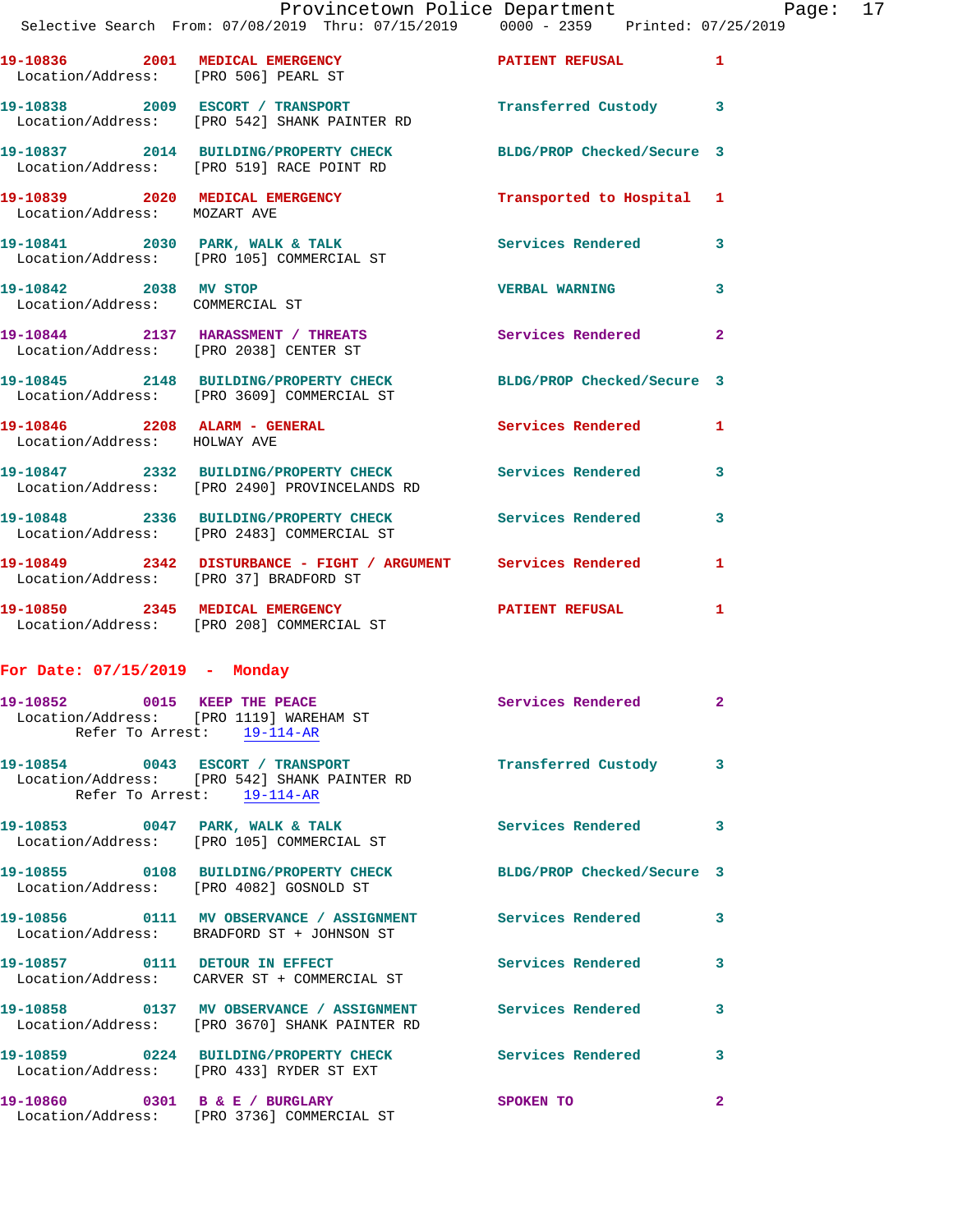|                                      | Provincetown Police Department Page: 18<br>Selective Search From: 07/08/2019 Thru: 07/15/2019   0000 - 2359   Printed: 07/25/2019 |                   |                         |
|--------------------------------------|-----------------------------------------------------------------------------------------------------------------------------------|-------------------|-------------------------|
|                                      | 19-10861 0427 BUILDING/PROPERTY CHECK BLDG/PROP Checked/Secure 3<br>Location/Address: [PRO 1989] COMMERCIAL ST                    |                   |                         |
|                                      | 19-10862 0427 BUILDING/PROPERTY CHECK Services Rendered 3<br>Location/Address: [PRO 2540] RACE POINT RD                           |                   |                         |
| Location/Address: [PRO 3440] ROUTE 6 | 19-10863 0540 MV OBSERVANCE / ASSIGNMENT Services Rendered 3                                                                      |                   |                         |
|                                      | 19-10864 0542 BUILDING/PROPERTY CHECK BLDG/PROP Checked/Secure 3<br>Location/Address: [PRO 1645] HARRY KEMP WAY                   |                   |                         |
|                                      | 19-10865 0609 SERVICE CALL - POLICE 3 Services Rendered 3<br>Location/Address: [PRO 516] RACE POINT RD                            |                   |                         |
|                                      | 19-10866 0625 FOLLOW UP<br>Location/Address: [PRO 4136] BRADFORD ST                                                               | SPOKEN TO         | $\overline{2}$          |
|                                      | 19-10867 0632 HARASSMENT / THREATS No Action Required<br>Location/Address: [PRO 2227] BRADFORD ST                                 |                   | $\mathbf{2}$            |
|                                      | 19-10868 0659 LOST PROPERTY<br>Location/Address: [PRO 3432] COMMERCIAL ST                                                         | Services Rendered | $\overline{\mathbf{3}}$ |
|                                      | 19-10869 0709 TRAFFIC CONTROL<br>Location/Address: NELSON AVE + RACE POINT RD                                                     | SPOKEN TO         | 3                       |
|                                      | 19-10871 0842 PARKING COMPLAINT NO No Action Required<br>Location/Address: OFF CEMETERY RD + TINYS WAY                            |                   | $\mathbf{3}$            |
|                                      | 19-10873 0845 LOST PROPERTY<br>Location/Address: [PRO 542] SHANK PAINTER RD                                                       | Services Rendered | $\overline{\mathbf{3}}$ |

**19-10874 0913 ALARM - GENERAL False Alarm 1**  Location/Address: [PRO 1838] ATWOOD AVE

Location/Address: [PRO 1223] COMMERCIAL ST

Location/Address: [PRO 208] COMMERCIAL ST

Location/Address: [PRO 4136] BRADFORD ST

Location/Address: [PRO 516] RACE POINT RD

Location/Address: [PRO 1288] BRADFORD ST

19-10875 1038 PARKING COMPLAINT SPOKEN TO 3 Location/Address: [PRO 447] JEROME SMITH RD

**19-10876 1045 ANIMAL CALL Services Rendered 2**  Location/Address: [PRO 2200] WINTHROP ST

**19-10877 1052 MV COLLISION SPOKEN TO 1**  Location/Address: [PRO 2043] BRADFORD ST

**19-10878 1059 HAZARDS Services Rendered 2** 

**19-10879 1127 GENERAL INFO Services Rendered 3**  Location: [TRU] CRYSTAL ACRES CAMPGROUND

19-10880 1207 LOST PROPERTY **19-10880** Services Rendered 3

19-10881 1215 911 - GENERAL 1200 No Action Required 1

19-10882 1255 GENERAL INFO **No Action Required** 3 Location/Address: [PRO 542] SHANK PAINTER RD

19-10884 1318 911 - GENERAL No Action Required 1 Location/Address: [PRO 106] COMMERCIAL ST

**19-10885 1320 PARKING COMPLAINT Services Rendered 3** 

**19-10886 1329 FOLLOW UP FOLLOW UP 2** 

Location/Address: PROVINCELANDS RD

**19-10887 1334 MISSING PERSON SPOKEN TO 1**